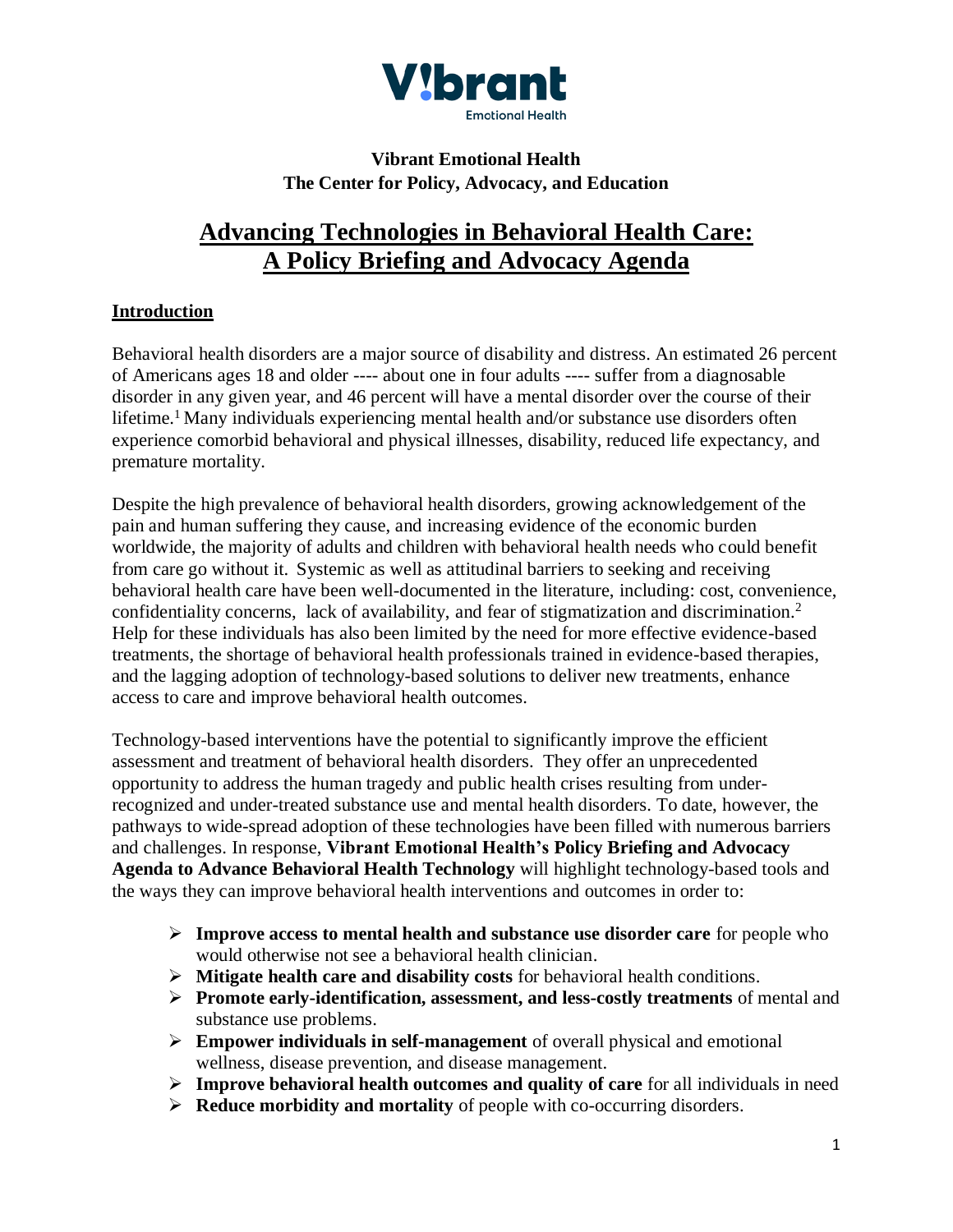

- ➢ **Increase general physical and emotional wellbeing** and promote healthy life-styles.
- ➢ **Connect people to behavioral health care** where, when, and in the manner in which they wish to receive it.

This policy brief: 1) **provides highlights of technology-based tools** that can improve the care of people with mental health and substance use conditions; 2) **identifies current barriers, concerns, and ethical considerations** that must be addressed in order to advance the use of these tools; and 3) **concludes with recommendations** to support the safe and responsible dissemination of evidence-based technology innovations in behavioral health care. Technologyenabled tools, applications, and new treatment approaches are grouped within each of the following areas:

- ➢ **Mobile mental health and wireless technologies** that offer new ways to assess, monitor, and treat behavioral health conditions anywhere, any time.
- ➢ **Tele-mental health technologies** that provide behavioral health consultation, assessment, treatment, and support using real-time electronic and information technologies from a distance.
- ➢ **Artificial Intelligence and machine learning technologies** that offer new capabilities and perform intelligent functions that can transform behavioral care in the years ahead.
- ➢ **Infrastructure technologies** that can collect, manage, and share health care information at multiple points in the health care process, streamline care coordination functions, and facilitate consumer-provider connectivity.

# **The Technology**

While still evolving, advances in technology offer the potential for greater access to behavioral health care at lower cost with better outcomes.<sup>2</sup> For many people who would never see a clinician because it is too expensive, not convenient, or is just not available, technology has the power to help supply them information on the warning signs of behavioral health conditions and offer immediate self-assessment and self-treatment options. Technologies also offer the ability to use large shared datasets to predict individuals or population cohorts who are likely to experience a behavioral health problem. Such predictive modeling and data analytics can play a significant role in shedding light on the causes of mental health and substance use disorders and the effects of treatments tailored to an individual's characteristics. 3

#### Mobile Technologies in Clinical Practice

The combination of smartphones and tablets, wearable sensor devices, and mobile health (mHealth) offer new ways to monitor and promote mental and physical wellbeing. (Note: the World Health Organization (WHO) broadly defines mHealth as "the use of mobile and wireless technologies to support the achievement of health objectives").<sup>4</sup> The availability of mobile devices and health care apps continue to grow rapidly, largely fueled by recognition of the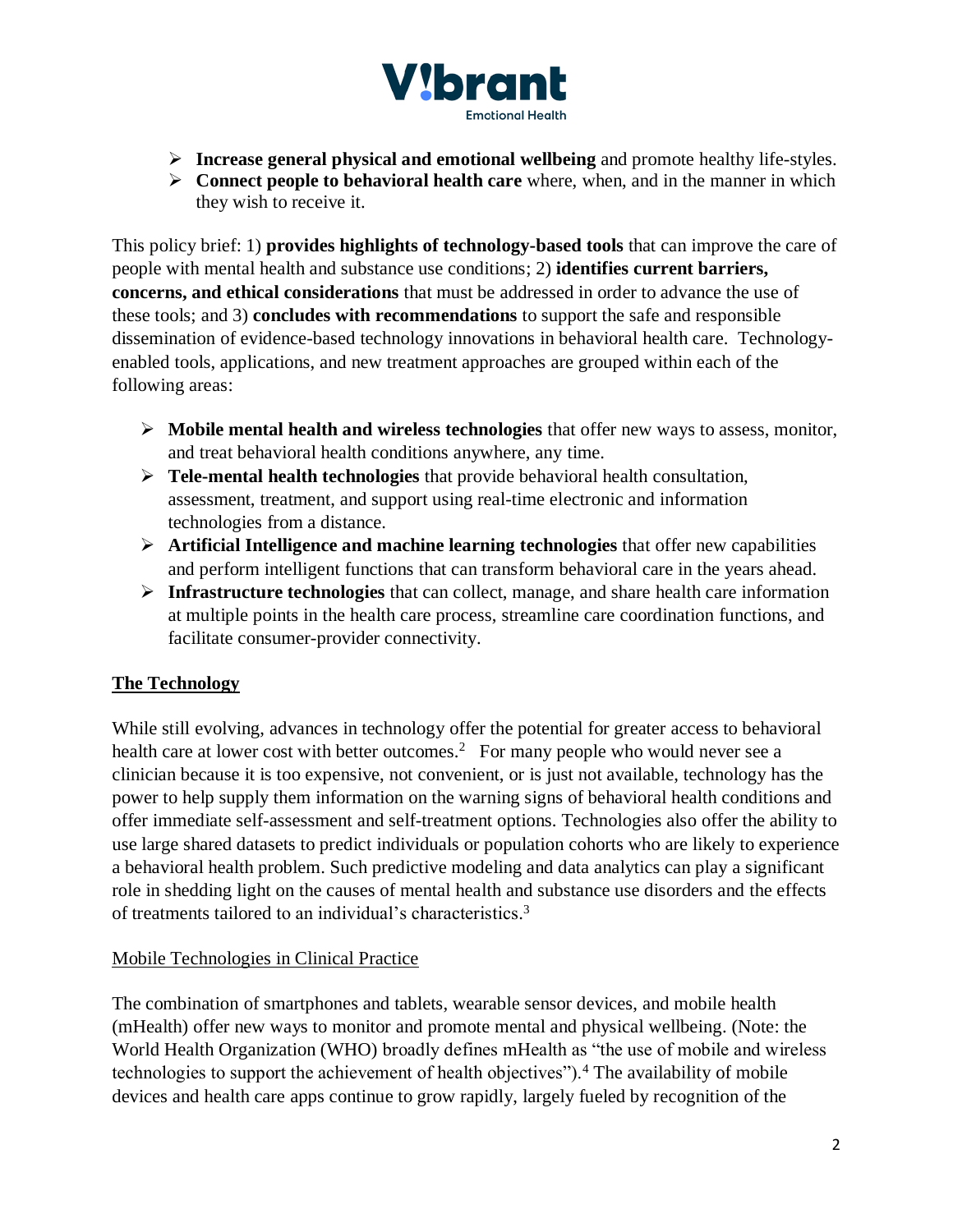

importance of patients taking an active and informed role in their own healthcare. It is estimated that the number of mHealth apps on the market exceed 165,000, with the largest category concentrated in the areas of physical and emotional wellness, diet, and exercise; however, mHealth apps are also available for the assessment and management of behavioral health conditions; including addictions, depression, anxiety disorders, eating disorders, and other behavioral health diagnoses. 5

# ➢ *Passive and Active Assessment Tools*

While historically, clinicians have directly performed assessments of people for the purposes of diagnosis, monitoring the progression of an illness, or evaluating responses to treatment, a growing number of mHealth devices and mobile apps actively engage and empower the user in self-assessment. Apps and other mobile devices have been designed to assess and monitor symptoms on a variety of health measures, such as diet, exercise, sleep, exercise, smoking cessation, relaxation, medication adherence, and more. 6 Many of the apps developed have the capability to connect to a device or sensor, which greatly improves the accuracy and convenience of data collection for mHealth apps; however, connectivity and communication of consumer mHealth apps with provider healthcare systems continues to be limited,<sup>7</sup> presenting a barrier to greater adoption.

In addition to providing assessment information *actively* obtained by care-seekers to help identify, diagnose, and track outcome measures related to their physical and emotional wellbeing, such as levels of anxiety, depression, mania, or suicidal risk, smartphone and other mobile devices can be used to *passively* collect, record and analyze data without a user's direct interaction.<sup>8</sup> For example, a person's mental state can be evaluated by examining movement patterns, mood states, social interactions (e.g., number of texts and phone calls made, content of interactions), behaviors or activities at different times of day, vocal tone, speed, word choices, facial expressions, biometric and heath measures.

While assessing an individual's symptomatology, large quantities of behavioral data can provide vital information for researchers to increase their understanding of mental illnesses and mental wellbeing, help them develop better interventions and better population health outcomes, and potentially predict who may be at risk of developing behavioral health problems before they even experience them.<sup>9</sup> However, passive monitoring or devices in "smart homes" that capture individuals' data without their knowing can raise personal privacy concerns and raises important policy considerations.<sup>10</sup>

# ➢ *Mobile Health Treatment Interventions*

mHealth devices and digital programs provide near real-time information about a person's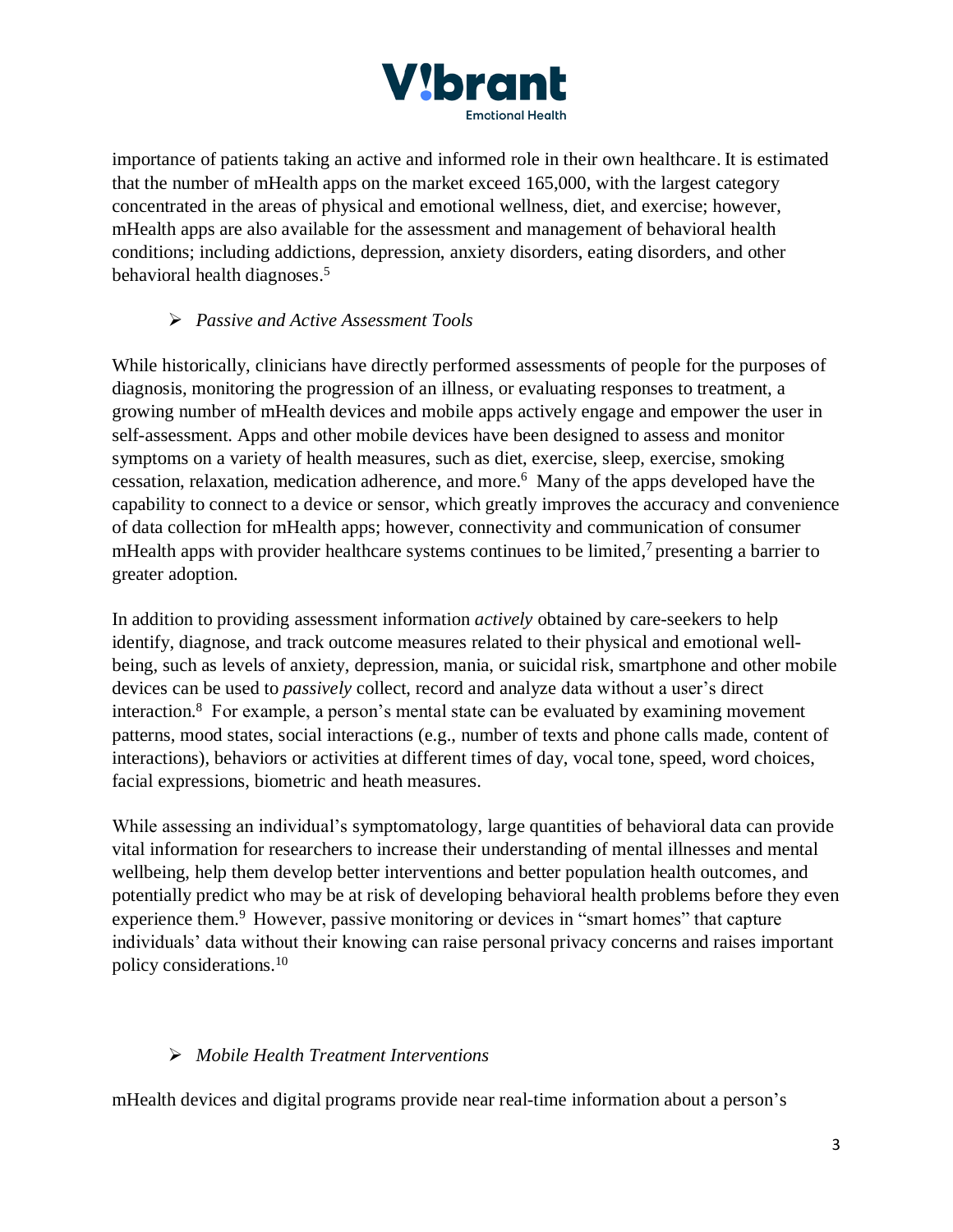

mental and physical health for the purposes of assessment or detection of a problem. They can also provide evidence-based interventions for mental health conditions either as stand-alone programs or as a conjunctive treatment modality. For example, clinical practice guidelines recommend cognitive behavioral therapy (CBT) as a first-line treatment option used for moderate depression and anxiety. The delivery of web-based cognitive behavioral therapy is also well suited to addressing barriers to seeking and receiving behavioral health care. Not only does internet based CBT (iCBT) lower the cost of care by 50% - 75%, it makes treatment for disorders such as depression anxiety, addictions, insomnia, and others available 24 hours a day, 7 days a week, anywhere that there is access to the web, without await list. At the same time, iCBT fulfills the desire for self-sufficiency. For those with concerns about stigma, privacy and confidentiality, the option of being able to access care outside of an office setting, in the privacy of one's own home or location of choice, is particularly appealing. Linking iCBT with limited wrap-around support is a promising practice that is reported to enhance program completion and effectiveness without minimizing the self-directed nature of care.<sup>11</sup> In addition, mobile apps can help people log their feelings over the course of a day or record physiological activity (e.g. electrodermal activity, heart rate variability) as they go about everyday routines, thus providing feedback that can be used in the CBT treatment process.

Many smartphones have the capability to connect to external hardware devices, such as biofeedback sensors, to provide information about heart rate, skin temperature, cardiac activity and other physiological functions that can also be useful in the treatment of anxiety, attention deficit hyperactivity disorder, autism, depression, insomnia, post-traumatic stress disorder, substance use disorders, traumatic brain injury, and numerous somatic illnesses. Apps providing mobile physiological monitoring offer increased portability and functionality over home or office based monitors 24/7 from any location, and can be used for purposes of self-guided assessment and treatment or conjointly with clinician-directed interventions. Reported advantages of mHealth treatments include enhanced flexibility and convenience, real-time symptom monitoring and tracking of treatment progress, while offering personalized feedback and motivational support to improve behavioral outcomes.<sup>12</sup>

# ➢ *Intelligent Wearables*

The development and deployment of intelligent wearables are also on the rise. Popular consumer wearables include accelerometers, GPS technology, heart rate and other sensors that measure an array of physiological functions and make it possible to collect individual health, behavioral, and contextual data. The rapid adoption of remote monitoring is pushing the development of a broad spectrum of wearable tools capable of measuring vital signs inexpensively and non-invasively.

Wearables can be used for accessing information, diagnosing, and delivering interactive treatments in large numbers of medical and behavioral applications, while eliminating the need for more time-consuming and costly office visits. They offer the potential to identify potential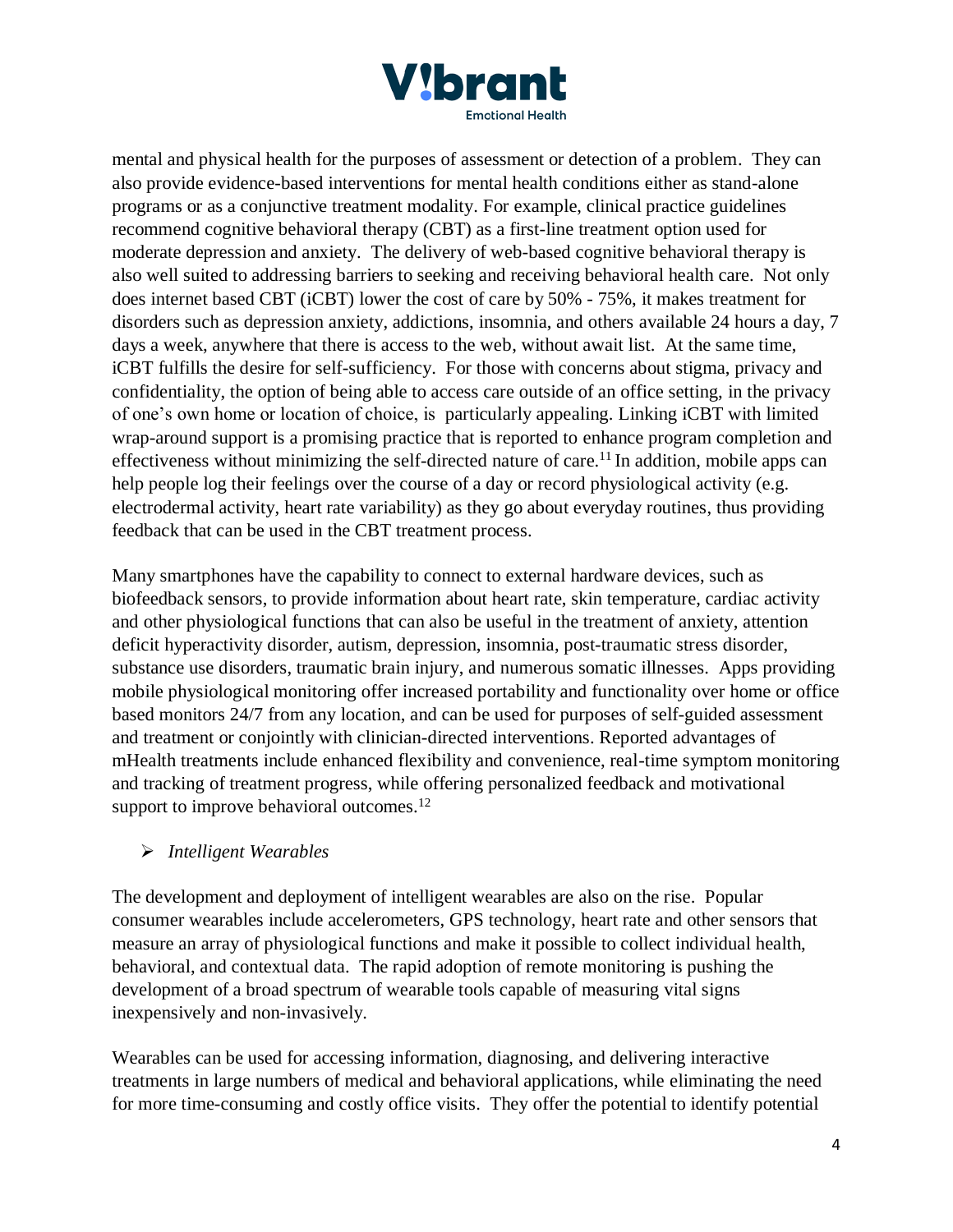

health issues at earlier stages, or respond to adverse occurrences or mental health crises more expediently. It is estimated that by 2021 about two-thirds of mHealth users and nearly 25% of Americans will own a wearable device that involves remote monitoring and remote transmission to health care providers for diagnosing and for disease management.<sup>13</sup>

Examples of bio-monitoring devices now being built into wearables include electrocardiograms (ECGs), electroencephalograms (EEGs), blood pressure and glucose readers, and electrodermal activity devices (EDAs). These devices can help make use of contextual, physiological and other data about users and their environment and have practical uses in behavioral health care and research. For example, EEG is used in home sleep monitoring and biofeedback. ECGs are used to measure heart rate variability, which can have practical application for behavioral health research and in treatments. EDAs have been used in clinical applications to assess a range of emotional states, sleep, epilepsy, and stress. Most of these measurement devices can be used as part of biofeedback interventions that collect data in real-time by multiple sensors for selfmonitoring, self-improvements, measuring treatment outcomes, identifying trends in behavior, modifying behavior, and for better managing one's own health status. Data can also be sent via wireless connection to another mobile device, stationary desktop computer or to data systems at a health provider site. Moreover, data from wearables can be quantified to produce populationlevel metrics. 14

# ➢ *Social Support and Peer Services*

Social support via the Internet is an often studied area in behavioral health that is increasingly recognized for its potential to provide new opportunities for social engagement and connection. Several empirical studies have demonstrated the benefits of social networking sites for mental health and emotional wellbeing. <sup>15</sup> The proliferation of smartphones has exponentially increased opportunities for social networking by making social media sites even more accessible. Some of the most popular social networking websites (e.g., Facebook, Twitter) have developed apps for users to easily connect with others from their smartphone, thus increasing the potential to give and receive social support regardless of time, day, or location. Several websites have recently turned their attention to health and wellness and are providing resources with one click of a finger-tip, including information on behavioral health issues developed by clinical experts.

Other innovative partnerships between behavioral health organizations and social media companies are using smart technologies to deliver crisis support to people who may be suicidal, as well as provide resources for concerned friends and loved ones. An example is a recent tool unveiled by Facebook in which users who mention something with suicidal, homicidal, or selfharm content in a post are connected to chat with a trained counselor from one of several support organizations.

Peer support is the deployment of persons with lived experience in the service delivery continuum. Using peers is a growing practice that embraces the unique capacity of individuals to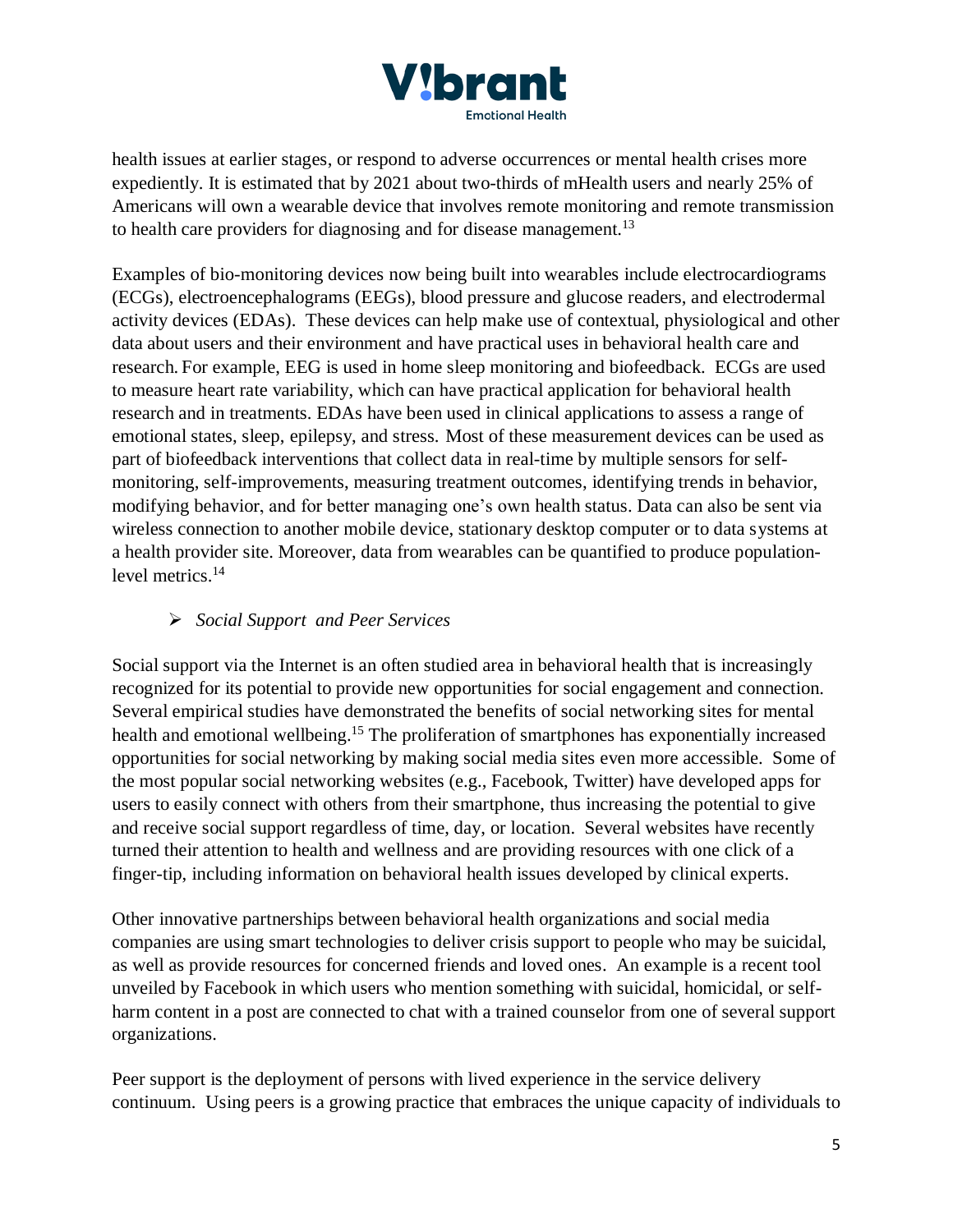

help each other based on a shared affiliation or a deep understanding of the same or similar experience. With technologies changing the ways consumers think about getting services and putting more tools into the hands of individuals, peer specialists are a growing sector of the health and human service sector workforce. The use of smartphones and web-based tools by peers to connect with other peers through online support networks is a promising best-practice for improving behavioral health outcomes and is under increasingly more frequent study. While research to substantiate the effectiveness of peer-to-peer support and dialogue via web and mobile technologies is still in a nascent state, recent studies are beginning to produce empirical data that can speak to the emotional benefits of peer support and the use of on-line tools.<sup>16</sup>

#### Telehealth for Behavioral Health

The use of telehealth and telemedicine in delivering behavioral services has been acknowledged across the field as an important key to addressing one of the biggest challenges: the shortage of behavioral health professionals and its impact on consumer access to care. Yet, while the use of the technology is pervasive in medical settings, telehealth in mental health (also referred to as "tele-behavioral" health or "tele-mental" health in this policy brief), can best be described as "inconsistent," "sporadic," and "underutilized" within behavioral health and human service settings.<sup>17</sup>

The American Telemedicine Association (ATA) defines telemedicine as "the use of medical information exchanged from one site to another via electronic communications to improve a patient's clinical health status."<sup>18</sup> Delivery of telemedicine services, including telepsychiatry and its overlapping cousins, teletherapy, telebehavioral health and telemental health, is typically broken into two categories: 1) synchronous or live interactive two-way communication with a behavioral health specialist using video conferencing, streaming media, internet, wireless communications, and other forms of telecommunications technology; or 2) asynchronous transmission of medical information that is not real time via text, email, chat, telephone or other forms of telecommunications from one site to another to be reviewed and responded to at a later time.<sup>19</sup> More clinicians now offer their clients live video services combined with text, i.e., synchronous and asynchronous approaches.<sup>20</sup>

For many people who live in rural areas or long distances from hospitals or clinics, and/or have limited availability of clinicians in their location, telepsychiatry provides a vehicle for them to receive consultation, diagnosis, and treatment from doctors and clinicians who could be far from their locale. It enables patients to remotely receive clinical assessments, as well as engage in ongoing treatment. Telemental health has also been utilized by patients who are incarcerated, or who reside in other access-restricted settings. Others who benefit are in urgent situations, or are otherwise unable or unwilling to meet a clinician in person. Telemental health has effectively been used in collaborative care models where primary care physicians take the lead in providing care, and use telehealth technology for a consultation by a mental health professional to more fully evaluate the patient. $21$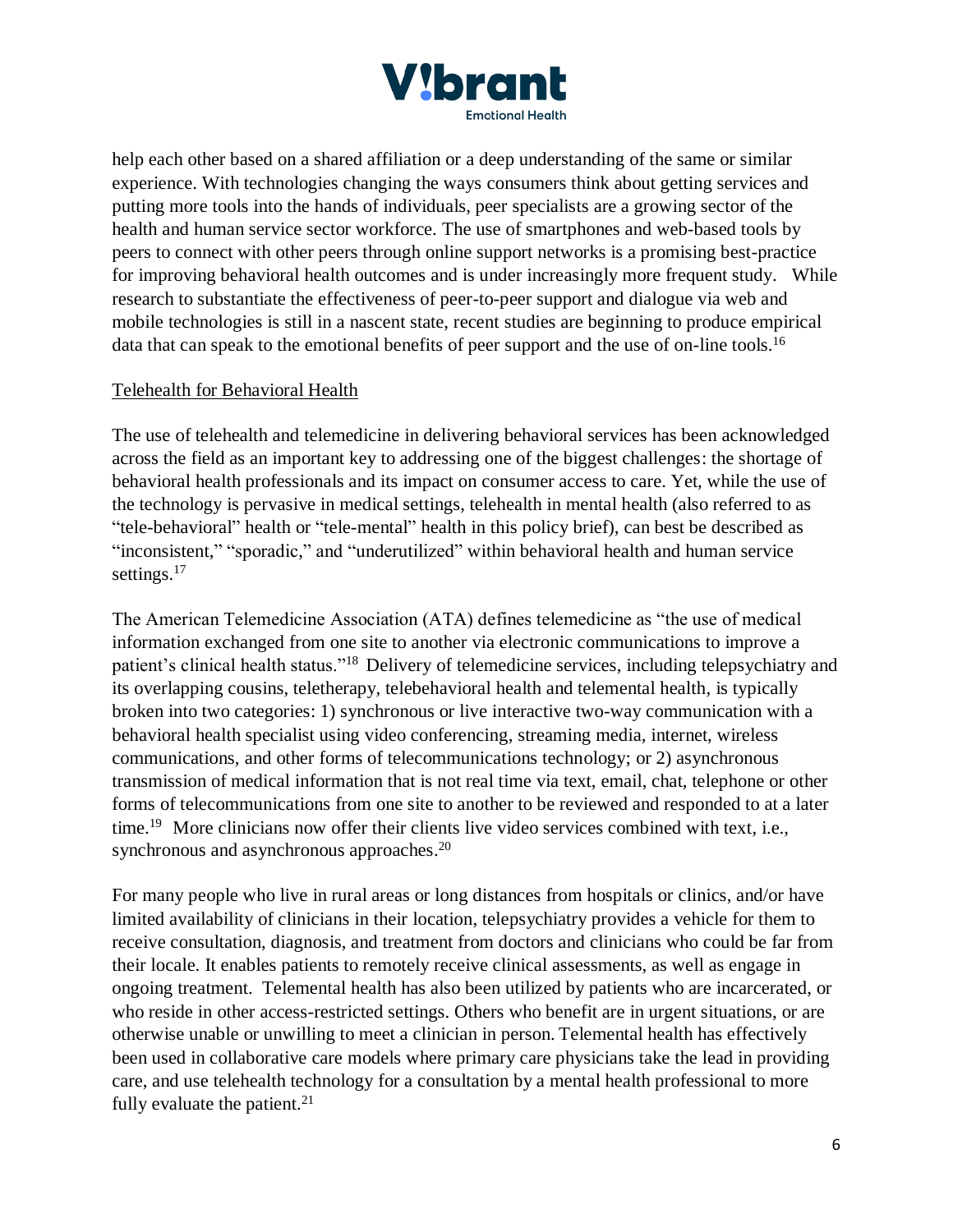

Telehealth has been one of the most studied newer technology-enabled approaches to care. Results of its efficacy similar or equal to in-person delivered services across the spectrum of care are well documented and reflect high consumer acceptance (even preference) over face-to-face encounters.<sup>22</sup> Increasingly (but not consistently), telemental health sessions are covered through insurance<sup>23</sup> which makes them desirable to consumers. With costs for telehealth equipment dropping, coverage for telemental health services is on the radar screen of public and private payers. Regulatory relief from cumbersome licensure requirements is under way in many states. The widespread adoption of this well-researched technology-enabled service by behavioral health and health care providers systems has room to accelerate in the near future and holds much promise to greatly improve access to care.

#### Intelligent Machines in Behavioral Health Care

Artificial Intelligence (AI) is the field of science concerned with the study and design of intelligent machines that can enhance the quality, accessibility and efficiency of care, while also making available new capabilities in behavioral health services. AI technologies and techniques are already at work all around us, albeit often behind the scenes. They are employed in smart mobile devices (e.g., voice recognition software), mobile health applications that learn the pattern and preferences of users, and in internet web browsers. AI devices are used by consumers and by health care professionals in clinical decision making, testing, diagnostics, and care management.<sup>24</sup> AI can be in the form of hardware or software that can be stand-alone. It can be integrated into a network of solutions to provide a seamless experience for the consumer, or embodied in an intelligent agent (virtual or robotic) that is capable of interacting with its environment and making its own decisions.

Combining AI with remote monitoring and treatment technologies such as smartphones, wearables, and telehealth can achieve better diagnosis and treatment recommendations with less specialty labor and human effort. AI can also be used to reduce wait time for consumers to get help and to find help faster and more conveniently. Services can even be brought into the home in the form of virtual care providers or smart machine robots. One example of this can be found in older adult services where eldercare-assistive robots (i.e., smart machines that move semiautonomously) perform specific tasks, and use sensors to understand their environmnets.<sup>25</sup>

Proponents of AI technologies often espouse their advantages over health care services delivered by people. Such stated advantages include: 1) the ability to complete highly complex tasks with greater efficiency accuracy, and reliability than humans;<sup>26</sup> 2) lower susceptibility to fatigue, boredom, burnout or forgetfulness.<sup>27</sup> 3) patient perceptions as being immune to personal biases and feeling less judged;<sup>28</sup> 4) reports of lower anxiety levels when discussing intimate issues;<sup>29</sup> 5) potential to customize care based upon individual patient profiles by integrating data from other intelligent devices, such as wearable and biofeedback devices; and 6) capacity to adapt to specific aspects of a patient's culture such as race/ethnicity or socioeconomic status, e.g., a virtual-human clinician can customize mannerisms such as eye contact, speech dialect, use of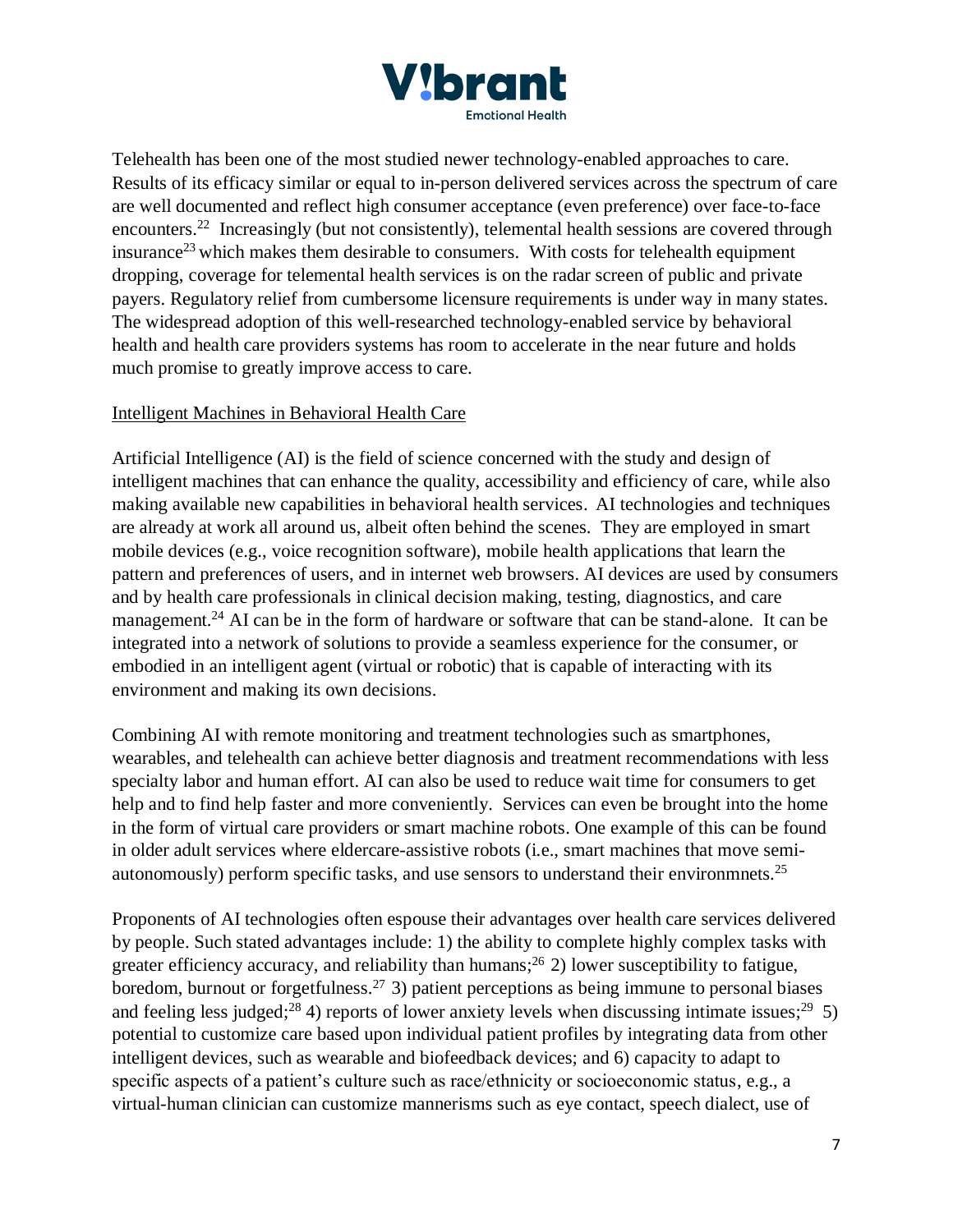

colloquialisms, and other characteristics to reflect a given cultural group, potentially enhancing patient rapport.<sup>30</sup>

The varied uses of AI include:

# ➢ *Natural language processing*

The capability of machines to interpret and process human language is called "natural language processing" (NLP). NLP is a sub-field of AI that combines computer science with linguistics. NLP has many practical uses for behavioral health care. For example, NLP combined with "machine learning" (ML) can allow virtual humans to interact with people through text or voice communications. NLP is also used for scanning and semantic analysis of text and voice by analyzing treatment sessions and identifying patterns or content of interest. Combined with hardware and software to recognize images, sounds, touch and smell, NLP makes machines capable of recognizing human faces, language, gestures, and social signals to detect psychological distress cues.<sup>32</sup>

# ➢ *Virtual and augmented reality*

*Virtual reality* (VR) is a human-computer interface that allows the user to become immersed within and interact with computer-generated simulated environments. Clinical virtual reality is the use of this technology for clinical assessment and treatment purposes, and it has been used in the treatment of various psychological disorders. Additional uses include the creation of virtual humans or other simulated life forms (e.g. virtual pets) that humans can interact with in virtual environments or on personal computers and mobile devices. For example, virtual human systems have been developed and tested to provide health care information and support,<sup>33</sup> improve medication adherence among patients with schizophrenia,<sup>34</sup> provide patients with hospital discharge planning, <sup>35</sup> and provide skills training for people with autism spectrum disorders.<sup>36</sup>

*Augmented reality* (AR) combines virtual reality with the real world by superimposing computergenerated graphics with live video imagery. This technology allows information about the surrounding world of the user to be available for interaction and digital manipulation. It can be paired with GPS capabilities to provide real-time location data to the user and can be applied to mobile devices such as smartphones, tablet PCs, and wearable devices.<sup>37</sup> AR has been used in clinical settings helping children with autism to identify emotions from facial expressions, 38 reminding people to take medications on schedule, and creating virtual stimuli that provoke anxiety in a patient's real-world environment during prolonged exposure therapy.<sup>39</sup>

# ➢ *Affective Computing*

Affective computing focuses on emotion recognition by machines, emotion modeling, and the expression of emotions by robots and virtual agents. Affective human-computing interactions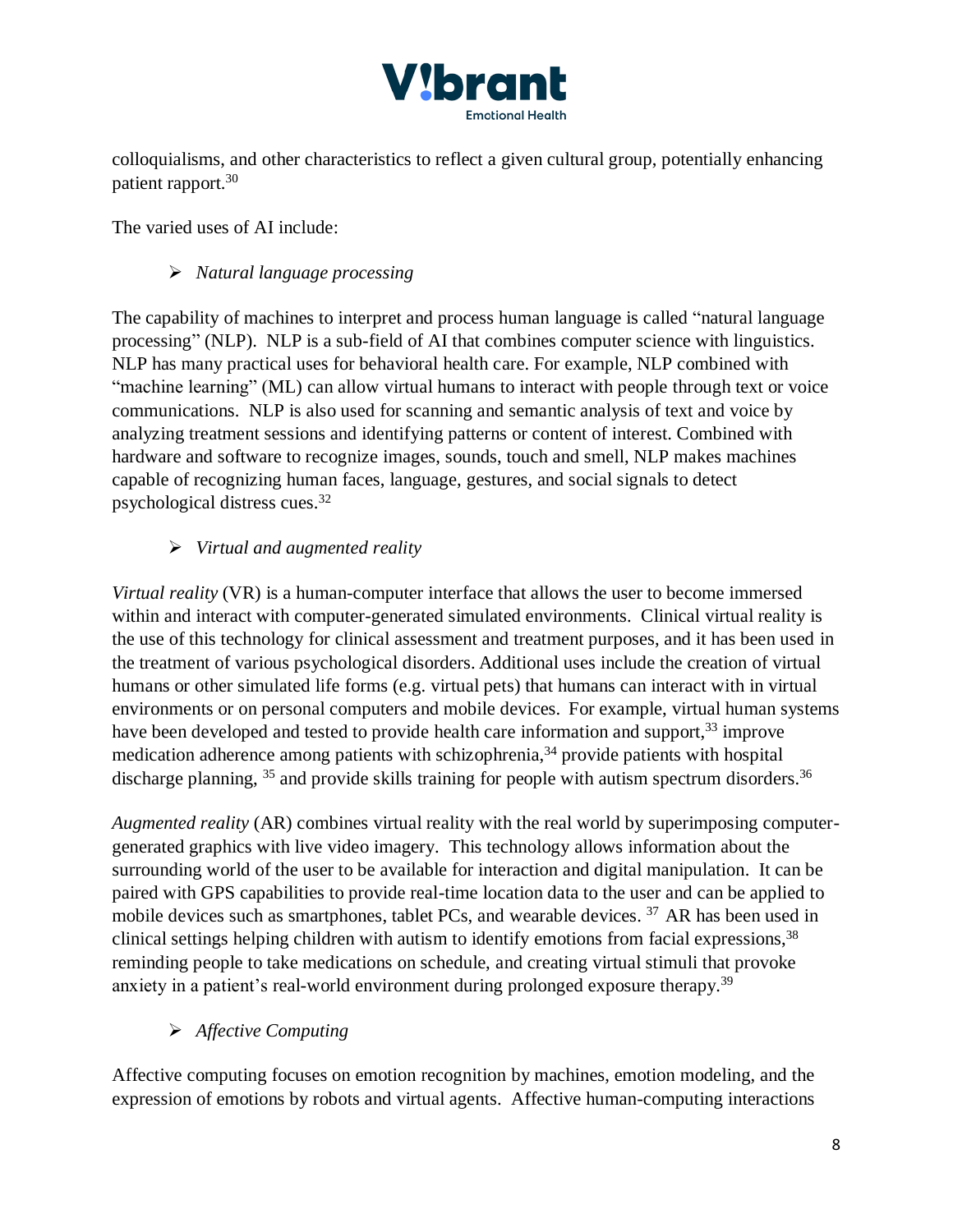

(affective HCI) aims to develop machines that have the ability to detect, classify and respond to the user's emotions and other stimuli. It makes use of other technologies including sensors, machine learning, and natural language processes. An example of an affective detection system is the Defense Advanced Research Projects Agency (DARPA) Detection and Computational Analysis of Psychological Signals system that uses machine learning methods, natural language processes, and computer vision to analyze language, physical gestures, and social signals to detect psychological distress cues in military personnel.<sup>40</sup>

➢ *Robotics*

The field of robotics has expanded its potential use for behavioral health care. As mentioned earlier, one example currently in use replaces animals used in animal-assisted therapies for patients with dementia.<sup>41</sup> Recently, the FDA approved a robot for use in hospitals to maneuver between rooms to connect health care providers to patients via wireless video teleconferencing. In the future people may be able to seek behavioral health treatment directly from AI technology embodied in robots in provider settings or in the home.<sup>42</sup>

For the most part, the AI technologies described above can be used to augment the work of professionals, enhance the care they provide to patients, and improve self-care options for persons seeking self-treatment or health-related information.

Infrastructure Technologies

# ➢ *Electronic Health Records*

Electronic health records (EHRs) are important tools for collecting, managing and sharing health care information within a digital technology environment. Smartphones, tablets, wearables, and other web-enabled devices and applications are transforming the way clinicians and consumers communicate and infiltrating multiple aspects of clinical practice and behavioral health service delivery. As consumers adopt mobile tools, and increasingly monitor psychometric functions on their own, behavioral health providers will face a growing need to track and monitor the information their patients collect. EHRs can facilitate a greater and more seamless flow of information within and across health and behavioral health care systems, and between clinicians and their patients.<sup>43</sup> These technologies have the potential to achieve better integration of patient data into complex health care workflow systems. They can also directly impact the economics of how care is compensated. With EHRs, information can be available about a consumer's health, history, and other treatments *all in one place*; however, their adoption in behavioral health settings has lagged far behind general health care. A recent survey found that while 97% of US hospitals and 74% of US physicians have implemented interoperable EHRs only 30% of behavioral health providers have implemented these systems.<sup>44</sup>

➢ *Care Coordination*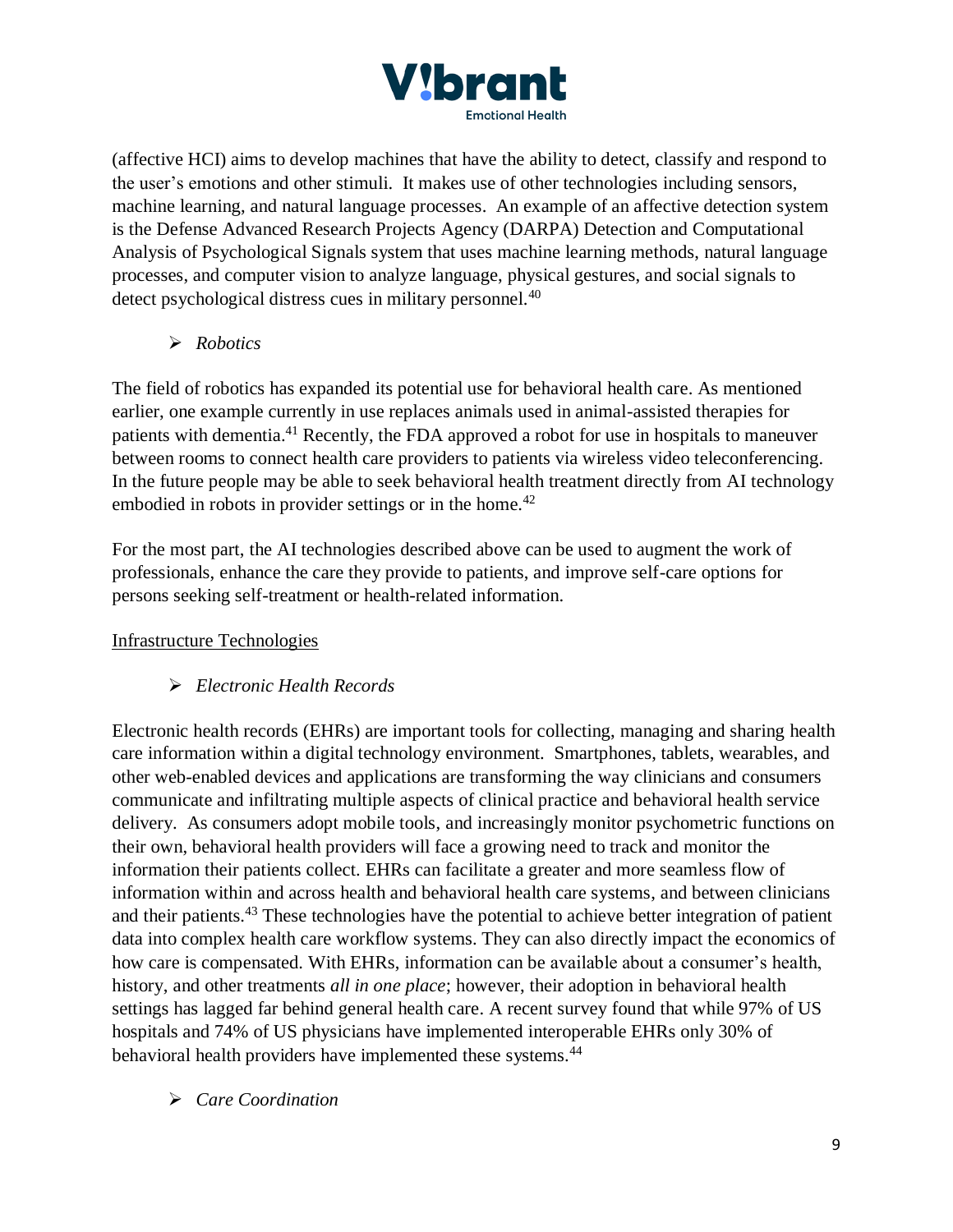

Mobile and other technologies are influencing another aspect of health care service delivery, care coordination. Web-enabled patient portals offer more convenient ways for patients and clinician's offices to communicate. They can also streamline time-consuming care coordination functions, such as, appointment scheduling, transportation logistics, confirming that a service was delivered, or following-up on treatment plan recommendations. Care portals can facilitate consumer engagement by enabling health care providers to interact with consumers on their terms – no phone calls necessary. Examples of the many functions consumer portals can perform include: receiving instant updates in-between appointments; seeing lab results; downloading medical histories; setting, modifying, canceling, or rescheduling appointments. The ability of consumers to perform these tasks directly alleviates staff workload. Consumers can upload new health information for review by their care providers, including self-assessment results and physiological and behavioral data from wearables. Many clinicians are already communicating with consumers through SMS for appointment reminders, service updates, and other notices. Care portals can run through mobile devices and offer many new opportunities for consumer engagement.

## **Barriers to Adoption of New Technologies in Behavioral Health care**

There are significant policy, structural, educational and attitudinal barriers to adoption of these new technologies in behavioral health care, and key concerns that impede the widespread adoption of technologically-based tools in behavioral health care. They include:

#### Research and Quality Standards

Technology-enabled tools and approaches to care have the potential to be effective and significantly improve treatment accessibility. Many, however, lack scientific evidence on their efficacy in managing or improving health and emotional well-being. Moreover, the sheer number of mHealth (apps) in the marketplace for behavioral health presents a significant challenge. Barriers related to ensuring quality standards and safety of technology-based tools for behavioral health, include:

- ➢ **Lack of oversight or national standards** to support industry claims of clinical efficacy for new behavioral health technologies.
- ➢ **Lack of rigorous testing and randomized controlled research** offer limited evidence by respected academic and research institutions or professional organizations supporting claims that technology-based tools improve behavioral health conditions. (Note: the FDA approved the first mobile medical app for substance use disorders in September 2017).
- ➢ **Direct-to-consumer marketing** by-passes input by traditional medical gatekeepers to help guide consumer choices.
- ➢ **Limited number of resources are available to guide consumers toward tools that are safe and effective** and which one(s) may work best for them among the myriad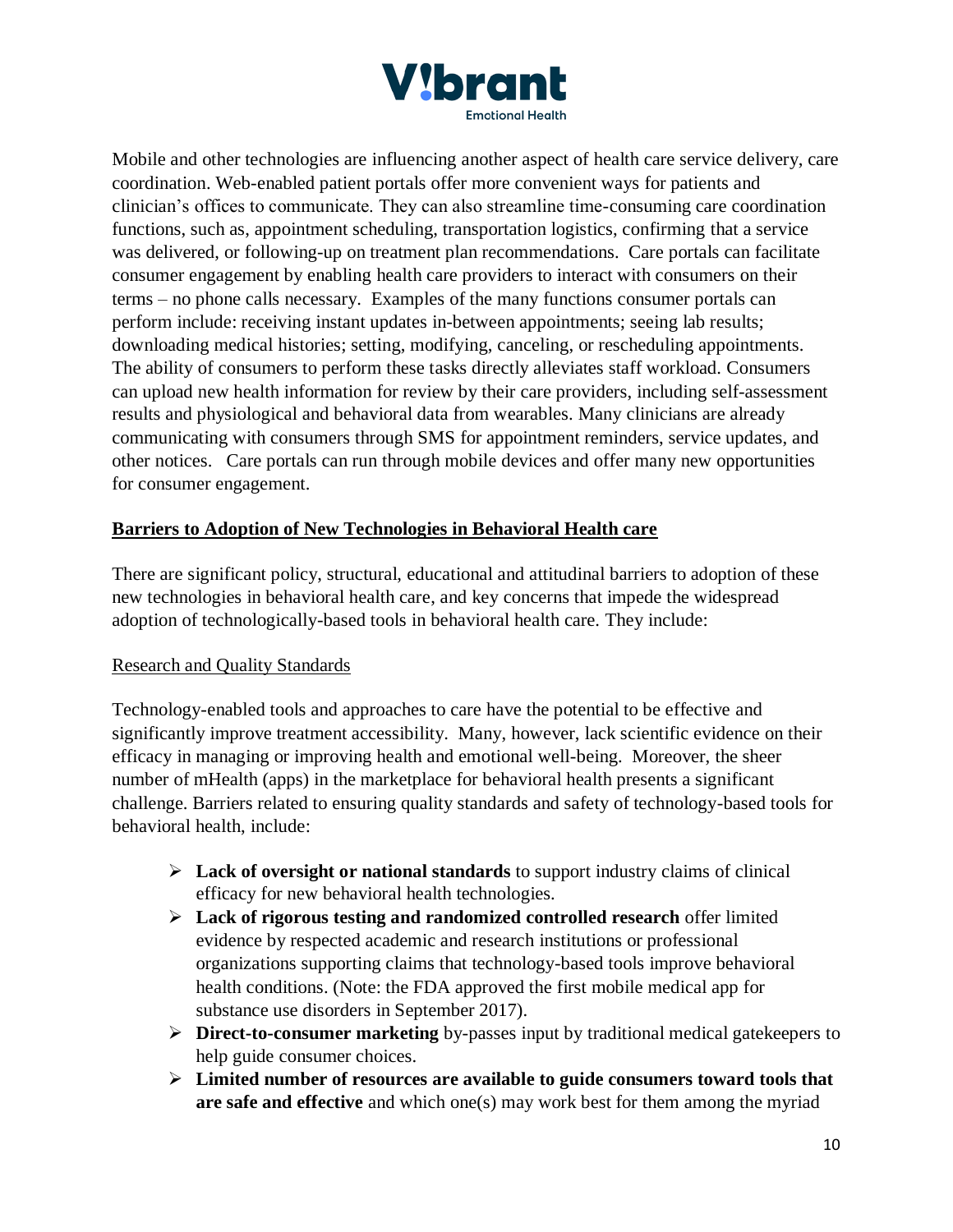

of apps and tools from which to choose.

- ➢ **No clear measures and certifications** from oversight institutions to guarantee that an app or a mobile device delivers credible content, contains safeguards for user data, or functions as described.
- ➢ **Limited funding for third party review** by professionals or professional groups.
- ➢ **Fast-paced growth of technology solutions** for health and behavioral health care is surpassing the ability to oversee clinical contents.

## Data Security and Privacy

Data security and patient privacy requires careful consideration when integrating mobile technology and new technology innovations into behavioral health care. Although many smartphone-based medical apps use secure protocols, the wireless utilization of these devices opens up new vulnerabilities and uncertainties for behavioral health providers and consumers about personal and confidential information<sup>45</sup> that include:

- ➢ **Threats to patient privacy caused by physical loss of mobile devices.** Personal data, patient medical and psychiatric history, therapy session notes, contact numbers, addresses and sensitive information can be lost or compromised.
- ➢ **Unauthorized access by third parties ranging from cyber-criminals to bystanders and family members can result in significant risks to user confidentiality**. Many health apps gather demographic and medical information by asking users to enter personally identifiable data including: age, gender, location, phone number, user names and passwords. Additionally, these technologies often transmit physiological and behavioral data that could lead to unforeseen privacy and security risks in the wrong hands.
- ➢ **Patient information is often forwarded to software developers** or other companies for marketing research, and without the user's consent.<sup>46</sup>
- ➢ **Passive monitoring services or "smart homes" that capture individuals' data without their knowing** raise personal privacy concerns.
- ➢ **Lack of provider awareness of laws and professional codes** as they apply to transmission and storage of confidential information on smartphones or other mobile electronic devices can jeopardize client privacy and consumer confidentiality.
- ➢ **Personal health information is of great value to cyber-criminals.** It can be used to obtain medical services and devices, or commit fraudulent acts in the victim's name. There are few legal protections. Even when a privacy policy is issued by the developer, once personal information goes public via social media, users have little or no control over it.

#### Education and Awareness

A significant barrier to adoption of technology-based approaches to assessment and treatment of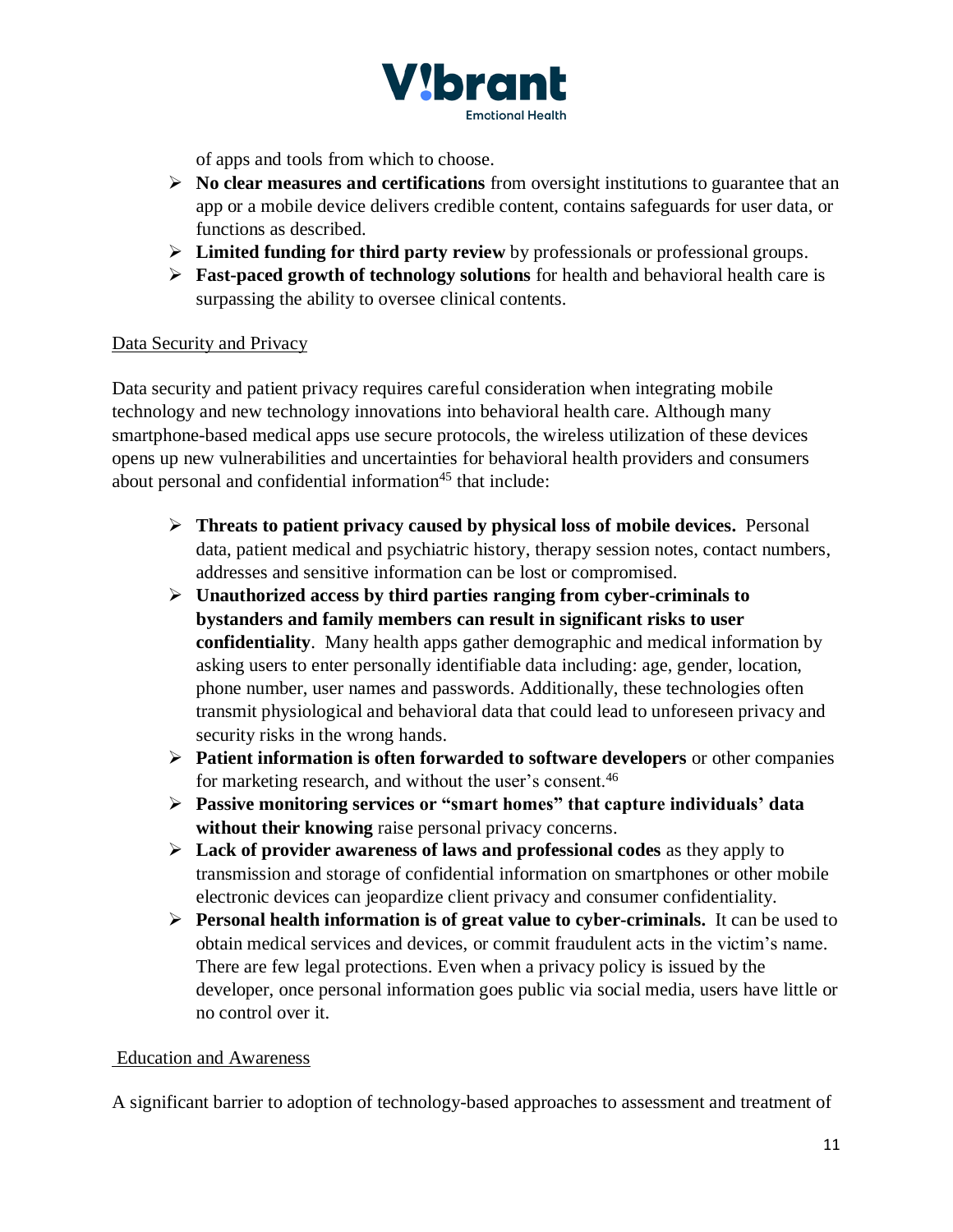

behavioral health conditions is the lack of understanding and awareness by consumers and practitioners of existing tools and interventions, and their potential uses and benefits caused by:

- ➢ **Availability of numerous similar and/or duplicative apps in the commercial market, causing confusion**. The sheer volume of choices in mHealth apps available in the absence of a mechanism for certifying or ranking them leaves providers and consumers on their own to navigate app selection. It can reduce consumer motivation, and deters providers in recommending their use.<sup>47</sup>
- ➢ **Limited public and professional trust of new technologies** due to lack of unbiased scientific evidence of their contents, accuracy, and security by neutral public and private third-party organizations give rise to concern. Consumers and providers are demanding more accountability around technology innovation that is tied neither directly, or indirectly to the technology sector itself.
- ➢ **Limited awareness and understanding** by practitioners of consumers' behaviors, needs, desires, and lifestyles, and how new technologies can impact quality of life.
- ➢ **Stigma and fear associated with the use of some technology devices** due to their antiquated or theatrically-enhanced portrayals to the general public.
- ➢ **Fear of changing "tried and true" methods of care** and lack of confidence in the new technology by clinicians.<sup>48</sup>
- ➢ **Competing interests among behavioral health stakeholders or between providers and consumers** can interfere in the uptake of technology innovations. For example, practitioners may be fearful of their impact on the job market, such as the elimination of jobs, or may fear technology-based devices diminishing the need for face-to-face therapeutic encounters. On the other hand, the empowered and engaged consumers of behavioral health care are a growing force as they demand greater access to diagnostics, services, and technology devices they consider helpful in managing their own health care.
- ➢ **Inability of new technologies to reach the most vulnerable cohorts of patients.** A benefit of new technologies is increased communication and instant access to patient information; however, older adult patients, those with language barriers, those who cannot afford or otherwise have limited or no access to new technologies are still underserved by the mHealth and technology marketplace.<sup>49</sup>

# Reimbursement

The slow-moving paradigm shift in delivery of behavioral health care and reimbursement processes still dictates that current approaches to care remain skewed to the traditional face-toface encounter.<sup>50</sup> Limitations of reimbursement models by public and private payers are cited as one of the most significant barriers to the broader adoption of electronically delivered health and behavioral health solutions. This should change as clinicians gravitate toward using technologies for which they are directly, or indirectly compensated. Current barriers include: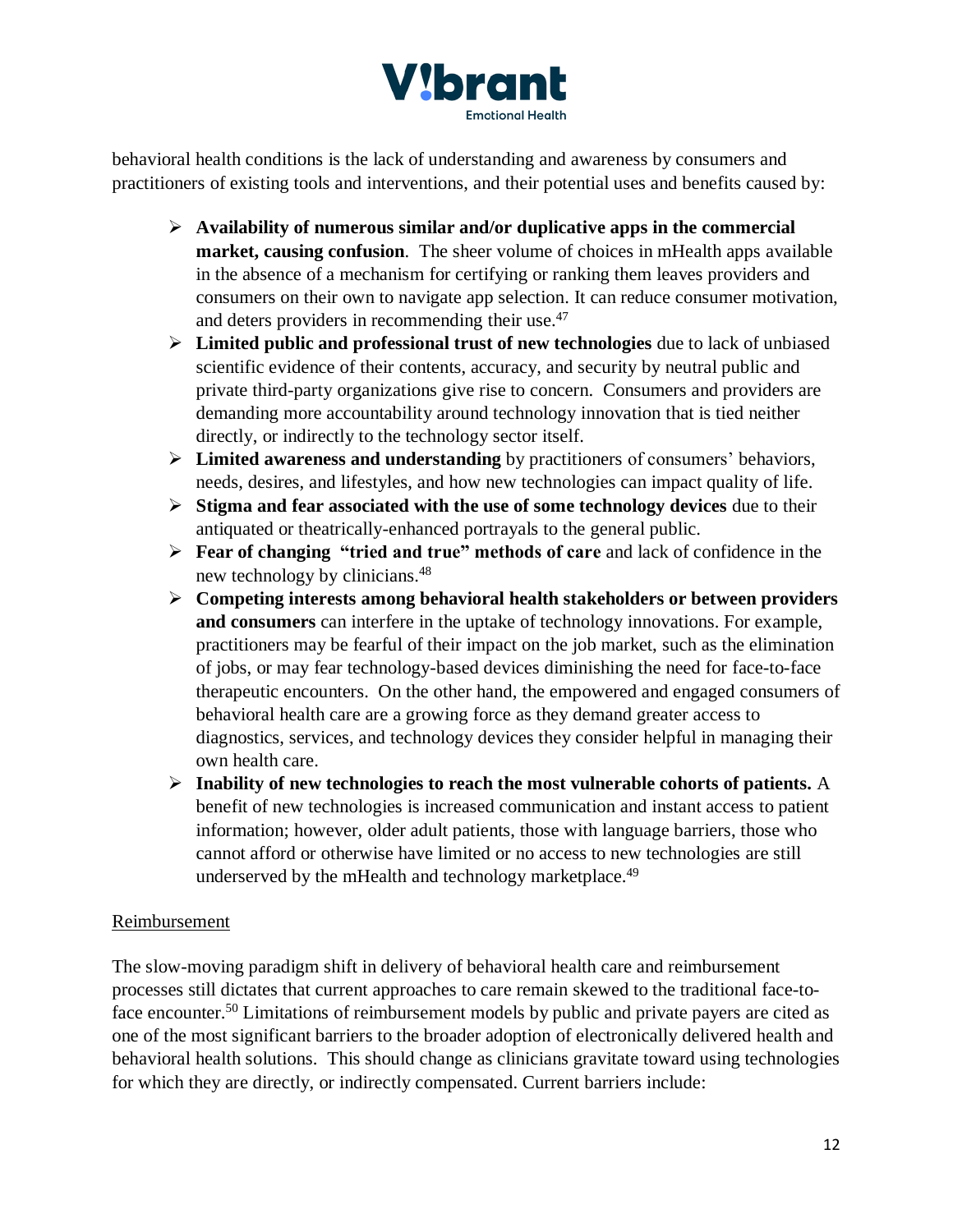

- ➢ **Reimbursement policies by private health plans and Federal payers vary from state-to-state** allowing compensation for technology-based services that ranges from *no* to *lower* reimbursement for behavioral health care in comparison with levels of reimbursement using the same technology in general health care.
- ➢ **Numerous restrictions and limitations by private health plans and Federal payers** vary plan-to-plan and state-to-state in terms of the types of approved services eligible for reimbursement, who is authorized to deliver the service, and where the patient can be located at the time of the encounter.
- ➢ **Lack of parity in reimbursing technology–enabled services on par with face-toface services** (e.g., a 60 minute psychiatric evaluation conducted in a practitioners office will be reimbursed at a higher level than same service of same duration by same clinician delivered through a technology-enabled device).
- ➢ **Lack of Federal standards to guide establishment of uniform reimbursement policies and methodologies** for tele-mental health, mHealth or other electronicallyenabled interventions.
- ➢ **Lack of integration between digital health solutions and EHRs** to generate billings when a service is eligible for reimbursement.
- ➢ **Lacking or inadequate current procedural terminology (CPT)** codes for billing technology-based treatments and intervention.

# Licensure and other Regulatory Issues

Regulatory barriers, especially related to licensing, are often cited as being on equal par with reimbursement challenges in expanding access to behavioral health care through accelerated adoption of technology advances. Similar to the patchwork of disjointed reimbursement methodologies that have hampered the adoption of new technologies, a web of complex state licensing and credentialing processes are equally problematic. Attention is now being paid to the regulatory barriers associated with tele-behavioral health implementation that can help inform similar modifications to licensing restrictions for the use of mHealth and other technologies in the future. These regulatory barriers include:

- ➢ **Provider licensure rules that vary** greatly state-by-state.
- ➢ **Requirements that providers must be licensed in the state where they are treating patients**. This is particularly problematic for providing care across state lines or in bordering states, if consumers are in prison or other restrictive practice sites, or in states like Florida that have few psychiatrists and limited licensed practitioners.
- ➢ **Obtaining and maintaining multiple licenses takes time and money**.
- ➢ **Credentialing and privileging issues** may arise if services involve two or more health care facilities, or a practitioner maintains privileges at several locations.
- ➢ **Electronic prescribing may be difficult due to varying state regulation** over the conditions necessary for e-prescribing using telehealth or other telecommunication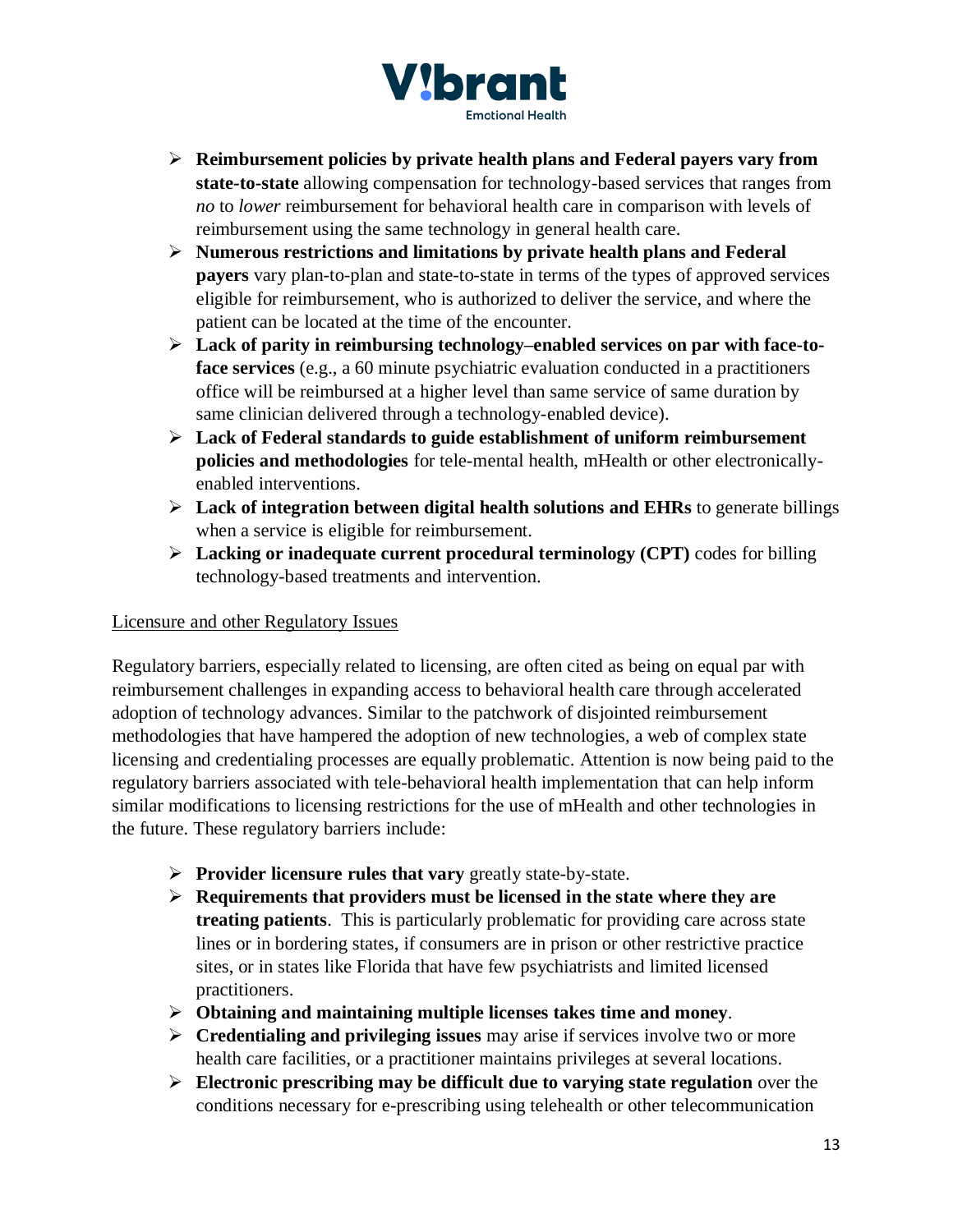

devices.

➢ **Unresolved issues and concerns about malpractice liability** as it relates to practicing in the new telecommunications world, including practice standards and protocols, supervision, informed consent and the nature of physician-patient relationships are all sources of concern.

#### Ethical Standards and Liability

The ethics codes and guidelines of professional health care organizations require a professional relationship be maintained between the health care provider and patient. Ethics guidelines also caution professionals to do no harm. In mental health care, where highly emotional interactions can occur in the process, respect for the emotional vulnerability of patients in treatment is a requirement. Most of these codes were developed in the 1970s, well before the advent of AI infused virtual humans and intelligent autonomous care providers. 51

Designers and end users of technology-based tools for behavioral health must consider the ethical obligations which arise in a therapeutic relationship, underscoring the importance of disclaimers regarding what the service to be provided is and isn't. This includes issues regarding the emotional bond between patients and providers and the expression and experience of emotions that can occur during the therapeutic process. With advances in affective sensing and computing that enable intelligent machines to interact with people in human-like, empathetic and caring ways, it is likely that a therapeutic relationship could be established between people and machines. Therefore, consideration must be given to the complications in a relationship between a patient and a virtual human or humanoid robot.<sup>52</sup> Such concerns and other ethical issues need to be addressed by professional organizations, medical ethicists, and all those involved in the design and deployment of emerging technology tools that provide care to people.<sup>53</sup> These considerations include:

- ➢ **Professional ethical codes and guidance reviewed and updated on a continuous basis relative to the use of the most current technologies**, including AI, within the context of providing clinical treatment, and including the need to address any adverse therapeutic interactions with technology-infused devices.<sup>54</sup> (Note: Some professional organizations have implemented such a process, including the American Telemedicine Association ).
- ➢ **Processes and grievance procedures must be broadly disseminated** by behavioral health professional organizations for consumers to voice concerns regarding patient safety, quality and clinical contents of technology-based devices, or adverse therapeutic impact of interactions with technology-infused devices should be developed and disseminated to consumers.
- ➢ **Lack of clarity regarding professional liability**, which can arise when self-assessment and self-monitoring data is sent to a clinician via an app-portal requiring immediate attention, but goes un-noticed resulting in patient self-harm. Provisions of professional liability coverage should be reviewed to ensure they adequately cover use of technology-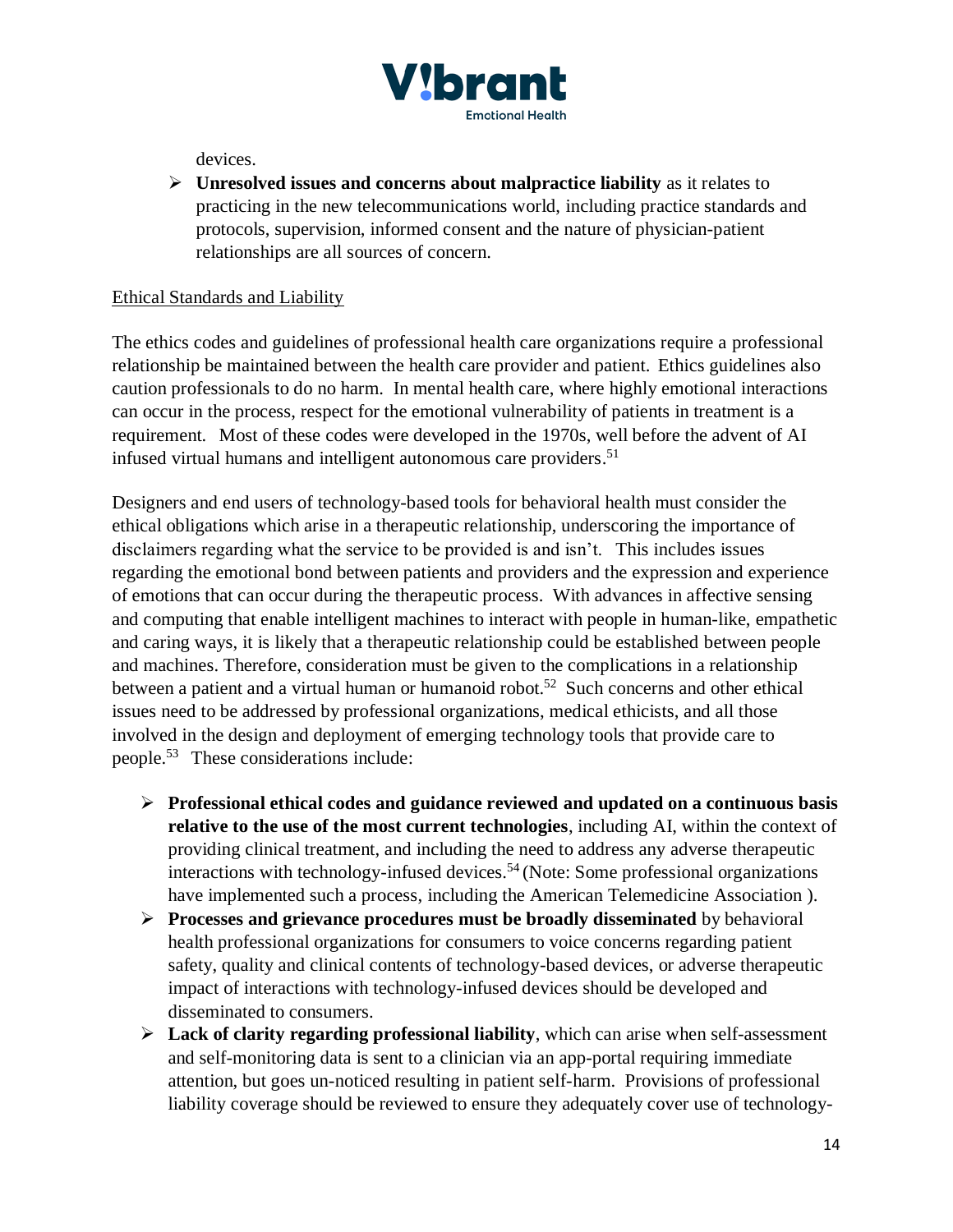

enabled devices used to deliver care and potential malpractice claims.

➢ **Professional users of technology-based clinical interventions have little knowledge and understanding of these devices**, including their capabilities, scope of use, and limitations of these devices.

#### Infrastructure Barriers

Electronic Health Records (EHRs) and Health Information Exchanges (HIEs) are critical tools for collecting, managing and sharing health care information. They also are critical for billing and reimbursement. Barriers to successful implementation of EHRs and HIEs in behavioral health settings include:

- ➢ **Inability to systematically capture or share structured, standardized and coded behavioral health information** makes it difficult to use EHRs to communicate with each other, i.e., lack of interoperability and siloed data .<sup>56</sup>
- ➢ **Insufficient funding/lack of financial incentives to implement EHR systems in behavioral care settings.** The Health Information Technology for Economic and Clinical Health (HITECH) Act delivered over \$30 billion to general health care for EHR implementation with minimal incentives for behavioral health providers.<sup>57</sup>
- ➢ **Lack of dedicated IT staff and resources hamper EHR implementation**, particularly when combined with insufficient provider training and proficiency using health information technology.
- ➢ **Diversity in size and locus of behavioral health service delivery impedes transmission and integration of electronic information.** Behavioral health clinical encounters often involve care delivered by a single practitioner in a private office, or outside the clinic in prisons, schools, and community organizations with limited access, or resources, to absorb the cost of EHR implementation.
- ➢ **Restrictions on sharing or exchanging behavioral health information between providers, and between providers and patients, particularly for substance use conditions, are complex.** Compliance with the Federal Confidentiality of Alcohol and Drug Abuse Patient Records regulations (42 CFR Part 2) is a significant concern and many EHR systems do not have the capacity to manage consents or control the re-disclosure of select information.<sup>58</sup>
- ➢ **Limited connectivity between mHealth solutions and EHR systems impede communications between providers and consumers**. It also restricts the ability to integrate real time information seamlessly into clinical workflow for clinical decision making, use in patient care, and in reimbursement or receiving financial incentives for improved patient outcomes.<sup>59</sup>

#### **Recommendations**

Vibrant Emotional Health offers the following recommendations to achieve wider adoption of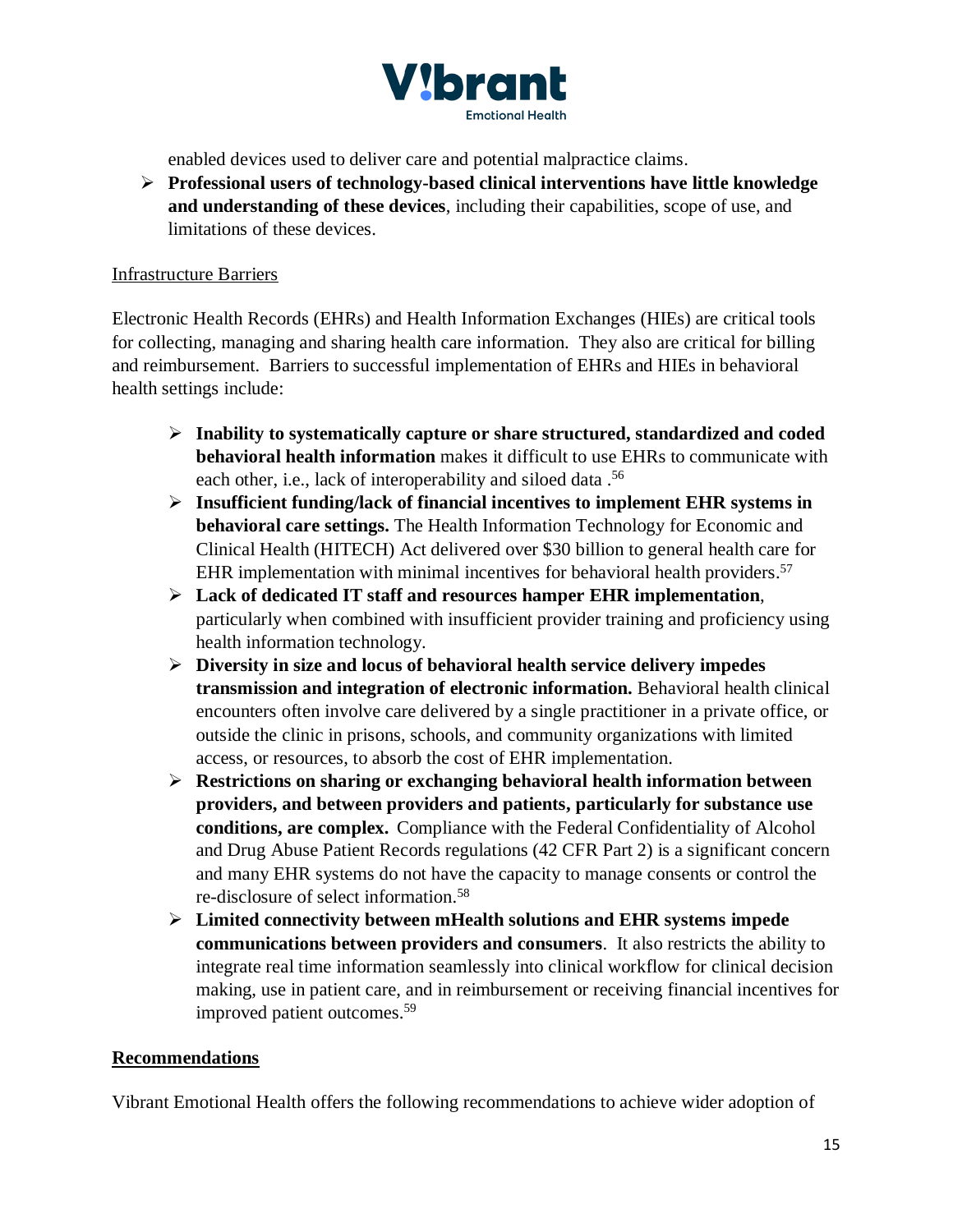

technology-based interventions, the most important of which is the need for research. If the application of behavioral health technologies is to facilitate safer and better outcomes, at lower cost, for people with behavioral health conditions, the significant gap in research must be addressed. Without so doing, policy reform is not possible. More research is needed to provide data on the usability and clinical effectiveness of technology solutions, to build professional and consumer confidence, and to provide a credible platform for implementing the recommendations that follow.

Position statements will be developed as specific proposals and opportunities for action emerge. Such actions will be guided by our recommendations and grounded in our deep commitment to ensure that any new technologies used to treat people with mental illnesses are effective and evidence-based.

## Research and Quality Standards

- ➢ **Advocate for research to test the effectiveness of technology-based interventions through randomized, controlled trials.** Such research must be conducted by credible public and private institutions, including the FDA and integrated into product design.
- ➢ **Increase financial support from unbiased third-party entities** to fast-track reviews of new technologies and substantiate claims of safety and effectiveness.
- ➢ **Advocate for greater investment by the National Institutes of Health (NIH) and other funding bodies** to accelerate research, development and dissemination.
- ➢ **Develop national standards for evaluating effectiveness of mental health apps and devices** to establish guidelines for consumers and practitioners.
- ➢ **Advocate for increased funding opportunities to study the impact of peer support** on behavioral health outcomes and emotional well-being using mobile and web-based applications
- ➢ **Support continued research, development, and pilot use of AI technologies** to substantiate their safe use and ability to improve behavioral health outcomes.

#### Data Security and Privacy

- ➢ **Protect the privacy of a user's health data** through the use of built-in security protection features on mobile devices in accordance with the Health Insurance Portability and Accountability Act (HIPAA) when collecting, storing, or transmitting protected health information.
- ➢ **Engage professional societies to help increase awareness and understanding** of the data security risks and HIPAA requirements as behavioral health professionals integrate mHealth devices and other technologies into their practices.
- ➢ **Clearly define who owns user health data.** A balance must be struck between individuals' privacy safeguards and the quest for good evidence to drive health care.<sup>60</sup>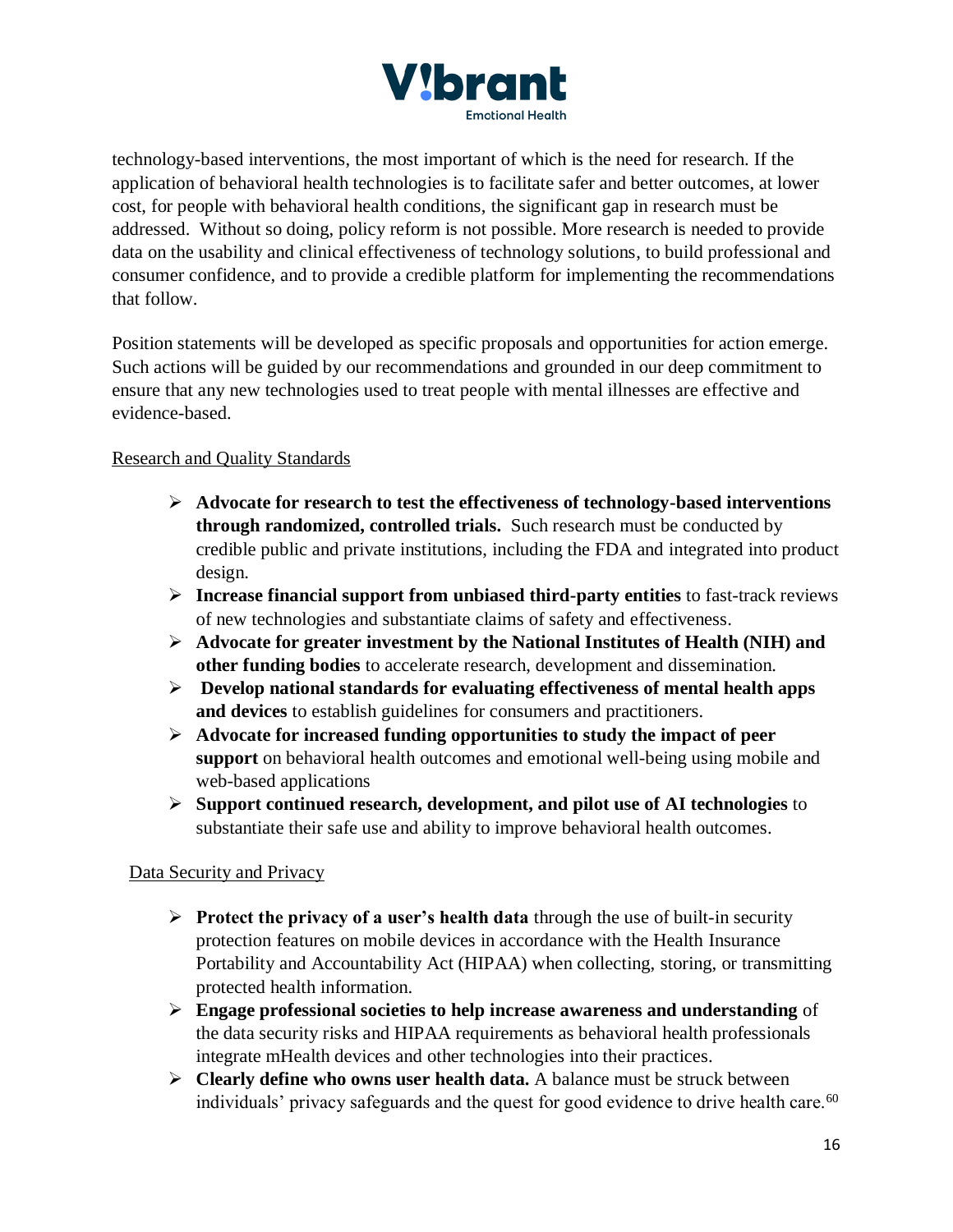

- ➢ **Mandate health care providers to communicate with patients about privacy and data security risks** and discuss any potential perils that may arise from the use of mobile and other technologies. This information should then be presented to clients in an informed consent procedure that clearly states the benefits and risks.
- ➢ **Inform and educate consumers** about how their personal data is collected and the ways in which such data may intentionally be shared with third parties for marketing and other purposes.

Education to Increase Consumer and Practitioner Awareness

- ➢ **Promote clinician awareness on the use of technology-based interventions**, including artificial intelligence, and their potential integration with other technologies by engaging the assistance of professional organizations.
- ➢ **Urge the development of decision support tools** designed to match people to mental health apps, and to identify potential risk factors.
- ➢ **Educate the public about the benefits of mental health apps and other technology-based approaches** to boost consumer acceptance and comfort levels in using technology.
- ➢ **Disseminate guidelines for consumers and practitioners in identifying and selecting the best evidence-based apps for particular situations**.
- ➢ **Enhance provider proficiency in health technology use** by encouraging professional societies, licensing, and credentialing bodies to offer professional education programs on using new technologies in clinical practice.
- ➢ **Identify and publicize model centers that are delivering new treatment technologies** in local communities, and that are exemplifying the benefits of new technology-based interventions.
- ➢ **Target outreach and education to vulnerable or marginalized population groups** including older adults and those with language barriers who are underserved by the mHealth marketplace.

Financing and Reimbursement

- ➢ **Promote value-based payment as an overall concept**. The shift by public and private payers from fee-for-service payment models toward quality and performancebased approaches for reimbursement has significant potential to offer incentives to integrate technology-enabled tools into clinical practices and reduce concerns over reimbursement.
- ➢ **Ensure Medicaid, Medicare and private health insurance plans provide reimbursement for technology-enabled treatments by explicitly mandating their coverage.** Currently such coverage and reimbursement parity laws apply varyingly to private and public payer plans in each state where they exist.
- ➢ **Advocate for Congress to modify current Medicare and Medicaid payment**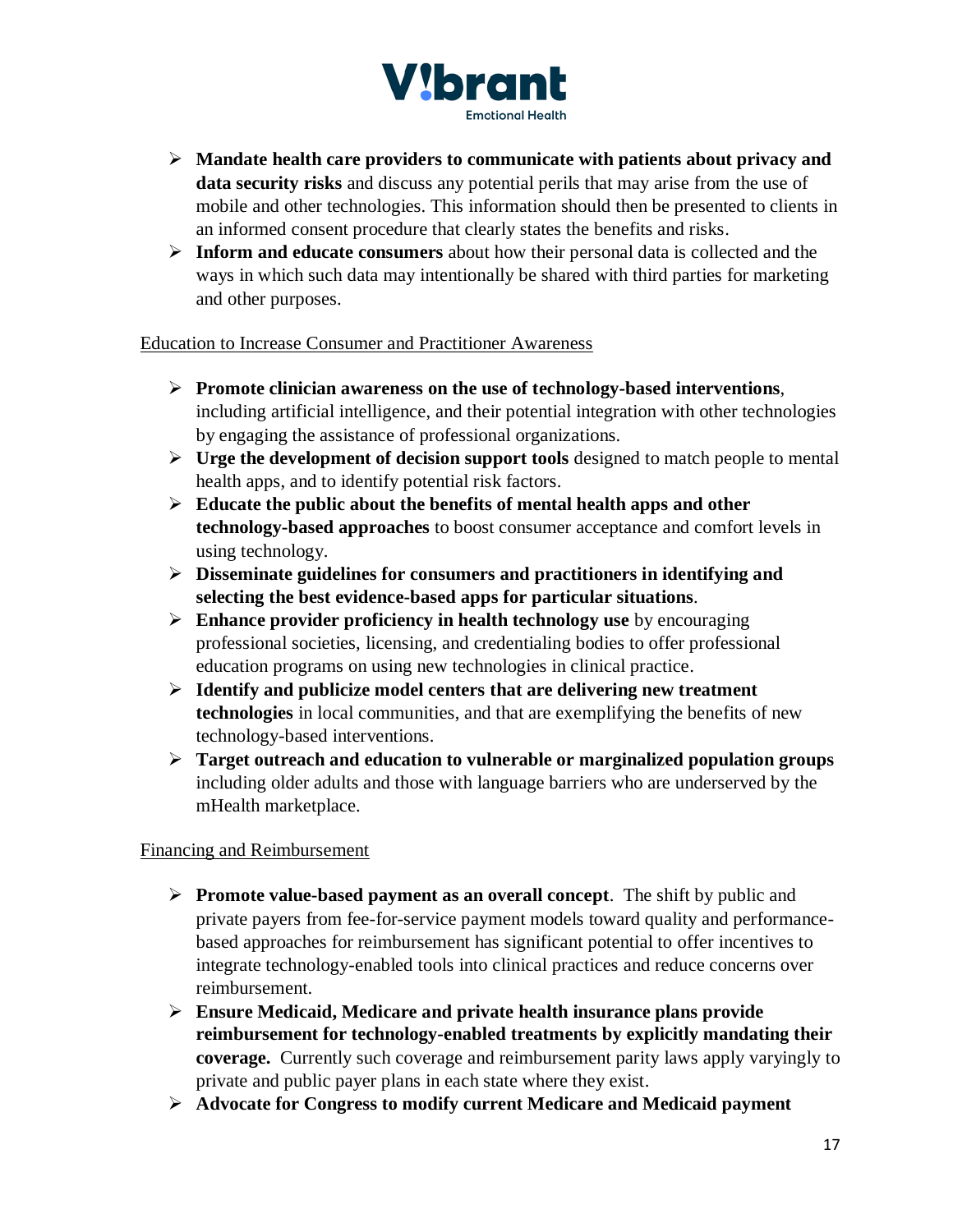

**guidelines to expand coverage of telehealth services nationally**. Such Federal programs drive how states are able to serve senior and vulnerable populations.

- ➢ **Support bills currently under consideration to modify Medicare telehealth policy (e.g., the Medicare Telehealth Parity Act) to expand language on who can provide and receive telehealth services** (e.g., older adults and homebound disabled people), as well as expand the list of qualifying geographic locations.
- ➢ **Advocate for parity for telehealth and evidence-based mHealth technologies.**  Parity must be on two levels: service and payment. 1) if a technology-enabled treatment exists that is the same as an in-person treatment, it should be made available to all consumers; and 2) payment to providers who deliver the technologybased treatment must be at an equivalent rate as the same service delivered in-person.
- ➢ **Encourage health insurance plans to develop programs that incentivize consumer use of mHealth apps** based on improved health and behavioral health outcomes.
- ➢ **Establish additional CPT codes for billing technology-based interventions**.

# **Licensing**

- ➢ **Advocate for cross-state licensing of clinicians in the provision of telehealth services.** At minimum, multi-state licensure compacts that ensure license equality across states, making it easier for behavioral health providers to deliver virtual services on an interstate basis. Licensing reciprocity will go a long way in eliminating an antiquated and cumbersome dual licensing requirements.
- ➢ **Support the American Telemedicine Association's position for the uniform inclusion of telehealth services in state licensure requirements.**
- ➢ **Encourage processes that streamline the credentialing procedure using a common set of requirements** to allow licensed clinicians to apply for credentials at many hospitals at one time through one application.

# Ethical Considerations

- ➢ **Work with professional societies and other stakeholders to review and continually update guidelines and professional codes,** including provisions pertaining to the use of new technologies in behavioral health care. Professional organizations and regulatory boards must stay current with technological developments and take a proactive approach to address issues before they become problems.
- ➢ **Encourage increased professional education to convene programs on the appropriate use and limitations of using technology-enabled devices** in clinical practice.
- ➢ **Advocate for consumer protection organizations to establish ways for consumers to voice concerns regarding safety or quality of services** provided by or through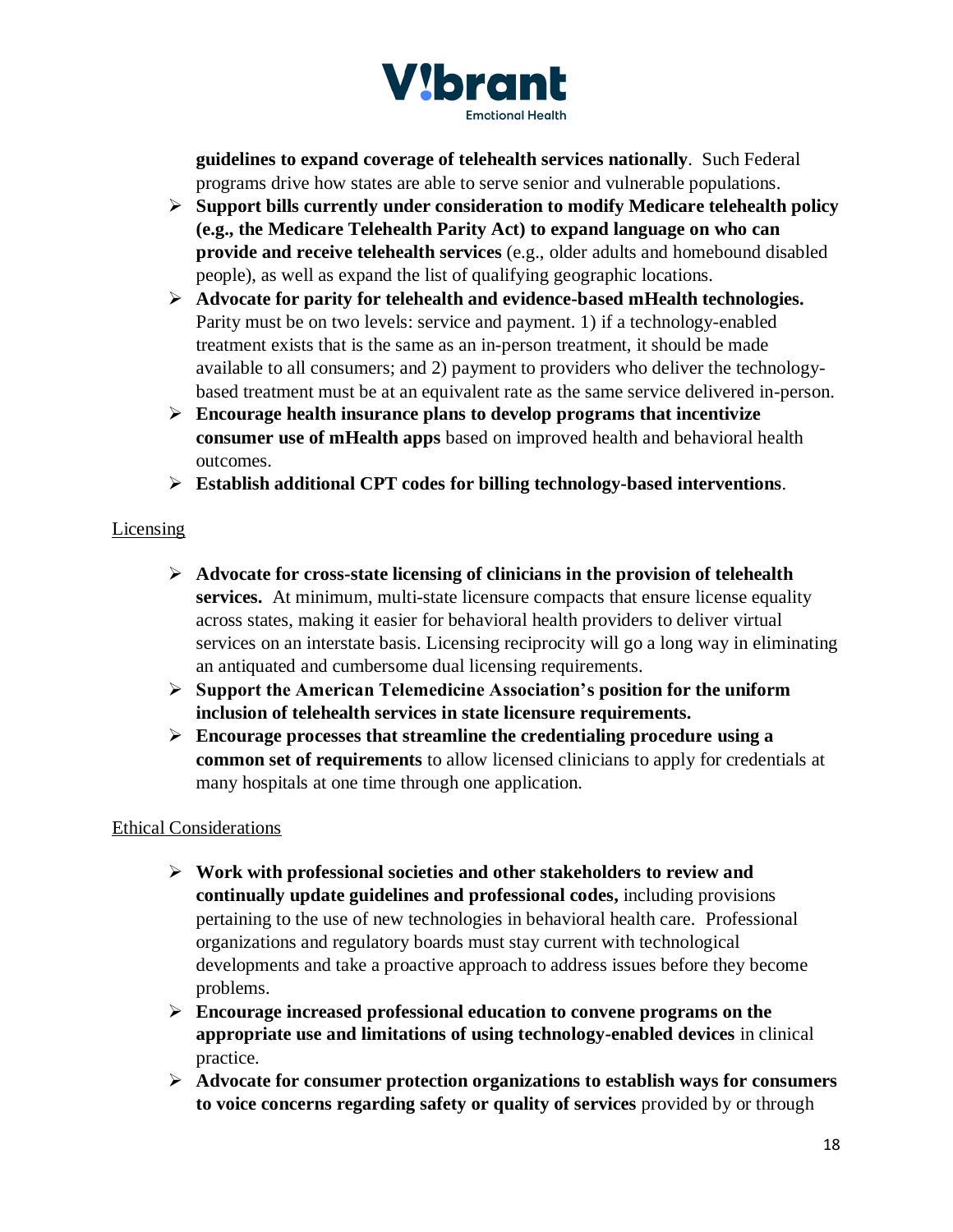

technology-enabled devices, including virtual caregivers and other IA infused machines.

➢ **Advocate that end-users receive full disclosure by clinicians prescribing the use of mHealth and other behavioral health technology**: its purpose, its scope, where the information goes that is collected, communication protocols, and other key issues that should be considered over time.

#### Infrastructure Expansion

- ➢ **Increase availability of funding for behavioral health providers to implement EHR systems.**
- ➢ **Encourage technology developers to design EHR solutions that can accommodate behavioral health conditions**, comply with HIPAA requirements, and are affordable to providers ranging from individual practitioners to large medical groups.
- ➢ **Encourage development of EHR solutions that are able to integrate with mHealth data** to facilitate communication between consumers and providers.
- ➢ **Advocate for the development of more HIE software tools to improve interoperability between EHRs**, as well as for consumers to access most of their healthcare information in one place rather than from multiple providers.

#### **Conclusion**

Vibrant Emotional Health joins others in viewing the current failures of under-recognized and under-treated behavioral health disorders as both a human tragedy and a public health crisis and is committed to advancing the use of technologies in behavioral health care. We believe this rapidly advancing field presents numerous opportunities to exponentially increase access to services at lower cost for millions of people, as early identification, assessment and effective treatment are key to turning the tide on the ever-increasing economic and human costs of untreated mental illness. Technologically-based solutions have the potential to do all three.

Behavioral health care's movement into a digital future has lagged greatly behind general health care. Many of the tools and technologies have not been widely adopted despite their availability, promise, and high levels of interest by consumers and providers. Vibrant Emotional Health will advocate for the need to address the range of educational, ethical, reimbursement, and regulatory issues associated with the adoption of these emerging technologies - and the need to do it responsibly and collaboratively. Advocates, researchers, policy-makers, consumers, government, health and behavioral health care professionals and administrators, consumers, ethicists, technologists, engineers, entrepreneurs, professional societies, and other stakeholders must work together to harness the full potential of technologies for improving behavioral health. At the same time we must develop a framework for ensuring that technology solutions used in mental health care have appropriate oversight, and are backed by a substantial research base that support their use.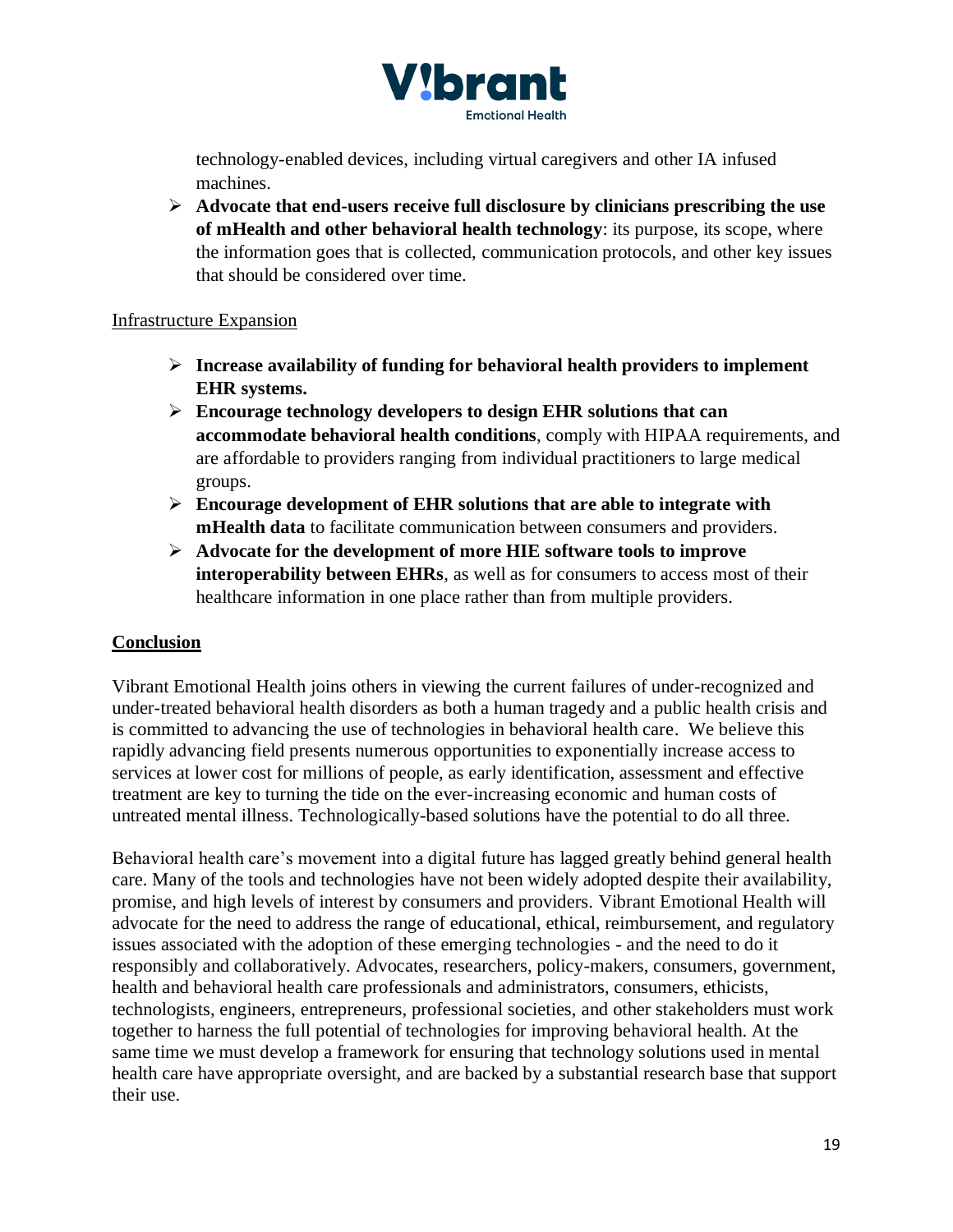

Vibrant Emotional Health's Policy Briefing and Advocacy Agenda to Behavioral Health Technology aims to increase awareness of the issues involved and mobilize support to encourage all institutional stakeholders and payers to hasten efforts to accelerate the adoption of new technologies in behavioral health settings, and by the millions of people who lack access to mental health care. Using technology-based approaches to behavioral health *can* and *will* create numerous direct and indirect benefits, as well as opportunities to achieve emotional wellness.

We believe that we are on the cusp of an exciting new era for the behavioral health field. Some have called it a "brave new world." Vibrant Emotional Health eagerly embraces the opportunities that technology can offer for the benefit of our constituents. We look forward to the challenge and will join others in leading the way.

#### **References**

- 1 Institute of Medicine. Improving the quality of health care for mental and substance use conditions. Washington (DC): National Academies Press; 2006.
- 2 American Hospital Association. Bringing behavioral health into the care continuum: Opportunities to improve quality, costs, outcomes. *Trendwatch,* January 2012.
- 3 Miller J. Health systems use data to predict behavioral health risks. *Behavioral Health Executive,*2016; [http://www.behavioral.net/article/tech/dat.pdf.](http://www.behavioral.net/article/tech/dat.pdf) Accessed October 14, 2017.
- 4 World Health Organization, mHealth: New Horizons for Health Through Mobile Technologies. 2011; [http://www.who.int/goe/publications/goe\\_mhealth\\_web.pdf.](http://www.who.int/goe/publications/goe_mhealth_web.pdf) Accessed October 14, 2017.
- 5 Gagglioli A, Riva G. From Mobile Mental Health to Mobile Wellbeing: Opportunities and Challenges. *Health, Technology Information,* 2013;184;141-7.
- 6 Luxton D, McCann R, Bush N, Mishkind C & Reger G. mHealth for mental health: Integrating Smartphone Technology in Behavioral Healthcare. National Center for Telehealth & Technology. *Professional Psychology: Research and Practice,* 2011*;* [http://doi.1037/a0024485.](http://doi.1037/a0024485) Accessed October 5, 2017.
- 7 Parikh S, Huniewicz P. E-health: an overview of the uses of the Internet, social media, apps, and websites for mood disorders. *Current Opinion Psychiatry,* 2015;28(1)13-17.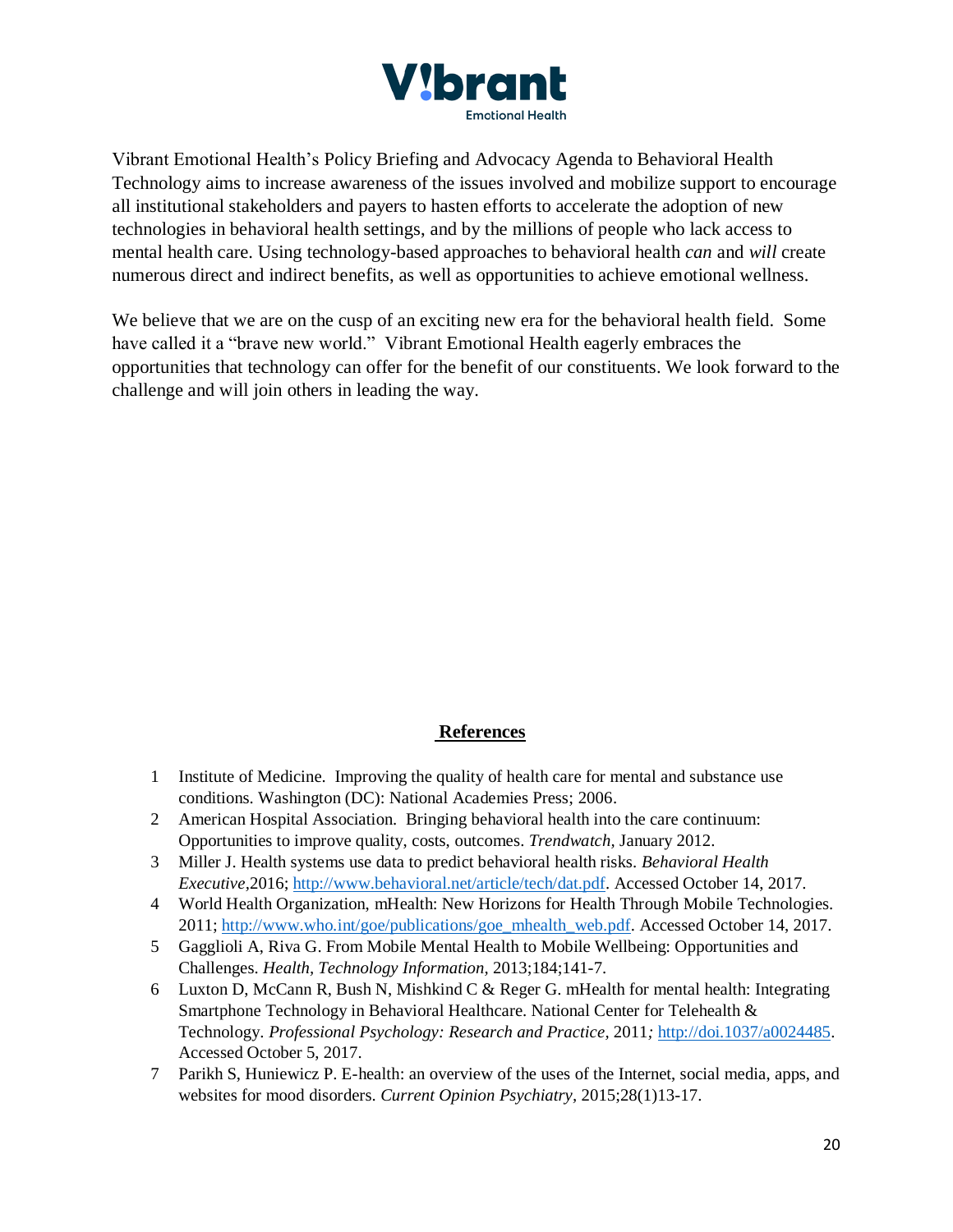

- 8 Gagglioli A, Riva G. From Mobile Mental Health to Mobile Wellbeing: Opportunities and Challenges. *Health Technology Information,* 2013;184;141-7
- 9 Giota, K, Kleftaras G. Mental Health Apps: Innovations, risks and ethical considerations. *E-Health Telecommunication Systems and Networks,* 2014; (3)19-23. [http://dx.doi.org/10.4236/etsn.2014.33003.](http://dx.doi.org/10.4236/etsn.2014.33003) Accessed October 19, 2017
- 10 Thurm S, Kane,YI. Your apps are watching you. *Wall Street Journal,* 2010; [http://online.wsj.com/article/SB10001424052748.html.](http://online.wsj.com/article/SB10001424052748.html) Accessed October 19, 2017
- 11 Salisbury, K. Increasing access to behavioral health care through Internet Cognitive Based Therapy (iCBT). MHA-NYC Briefing Paper, June 2014.
- 12 Luxton D, McCann R, Bush N, Mishkind C, Reger G. mHealth for mental health: Integrating Smartphone Technology in Behavioral Healthcare. National Center for Telehealth & Technology. *Professional Psychology: Research and Practice,* 2011*;* [http://doi.1037/a0024485.](http://doi.1037/a0024485) Accessed October 5, 2017.
- 13 Lupton D. Quantifying the body: Monitoring and measuring health in the age of mHealth technologies, 2013; *Critical Public Health;* 23(4) 393-403; [http://dx.doi.org/10.1080/09581596.2013.794931.](http://dx.doi.org/10.1080/09581596.2013.794931) Accessed October 15, 2017.
- 14 Donker T, Petrie K, Prodfoot J, Clarke J, Birch M. Smartphones for smarter delivery of mental health programs: a systematic review. *Journal of Medical Internet Research,* 2013; 15(11):e247.
- 15 Amichai-Hamburger Y, Furnham A. The positive net. *Computers in Human Behavior,* 2007; [http://doi.10.1018/j.chb.2005.08.008.](http://doi.10.1018/j.chb.2005.08.008) Accessed October 10, 2017.
- 16 Morris R, Schueller S, Picard R. Efficacy of a web-based crowdsourced peer to peer cognitive reappraisal platform for depression: Randomized controlled trial. *Journal of Medical Internet Research,* 2015; [http://jmir.org/2015/3/e72.](http://jmir.org/2015/3/e72) Accessed December 26, 2017.
- 17 Oss M. Employer health plans pushing telehealth adoption one step closer to ubiquity. *Open Minds.* Executive briefing, September 2017. Accessed September 28, 2017
- 18 American Telemedicine Association. What is Telemedicine? [http://www.americantelemed.org/about-teleemedicine/wht-is-telemedicine#.V4@IVW2Hw2w.](http://www.americantelemed.org/about-teleemedicine/wht-is-telemedicine#.V4@IVW2Hw2w)
- 19 U.S. Department of Health and Human Services. Increasing access to behavioral health care through technology: Rationale for telebehavioral Health, February 2013. [http://www.healthIT.gov.](http://www.healthit.gov/) Accessed September 29, 2017.
- 20 HRSA, 2 013; Ibid.
- 21 Arcadian Telepsychiatry. The case for the collaborative care model, April 4, 2016; [http://arcadiantelepsychiatry.com/case-collaborative-care-model/.](http://arcadiantelepsychiatry.com/case-collaborative-care-model/) Accessed October 10, 2017.
- 22 Telemedicine: A solution to address the problems of cost, access, and quality. *Health Affairs,*  July 23, 2015; [http://doi.1377/hblog20150723.049490.](http://doi.1377/hblog20150723.049490) Accessed October 5, 2017.
- 23 Mandros A. The on-demand, direct-to-consumer online therapy market a glimpse. *Open Minds.* Executive Briefing, September 8, 2017. Accessed September 9, 2017.
- 24 Luxton D (Ed.). Artificial Intelligence in behavioral and mental health care. San Diego, CA.: Academic Press, 2016; 1-3.
- 25 Shibata T, Wada K. Robot therapy: A new approach for mental healthcare of the elderly a mini-review. *Gerontology,* 2011; 57(4) 378-386.
- 26 Mitchell T. Machine learning. 1997, Burr Ridge, IL: McGraw Hill, 45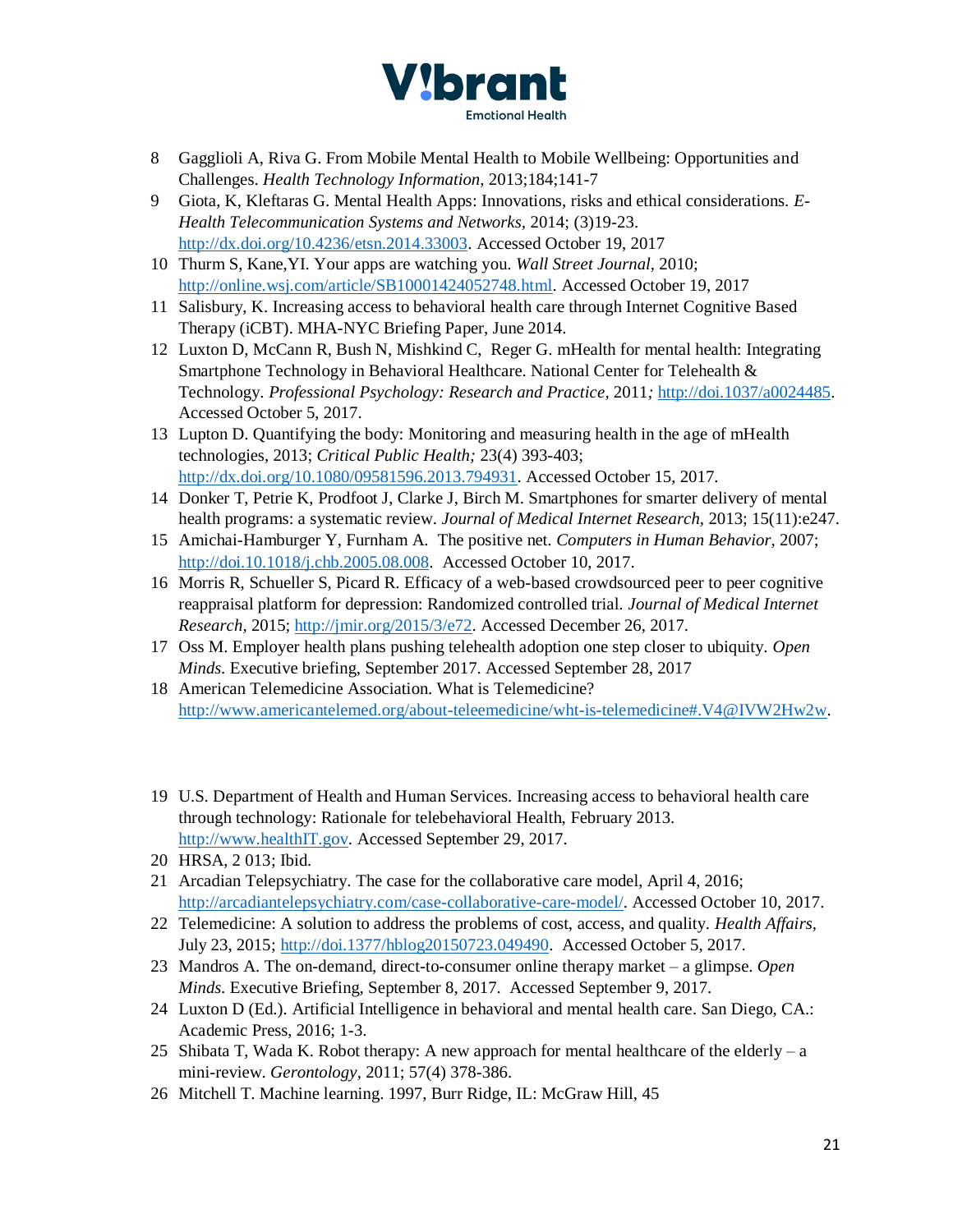

- 27 Defense Applied Research Projects Agency. Detection and computational analysis of psychological signals, 2013. [http://www.darpa.mil/ourwork/programs/detection.](http://www.darpa.mil/ourwork/programs/detection) Accessed October 3, 2017.
- 28 Rizzo A, Buckwalter J, Neumann U. Virtual reality and cognitive rehabilitation: A review of the future. *Journal of Head Trauma Rehabilitation*, 1997;12(6)1-15.
- 29 Rizzo A, Lange B, Buckwalter J, Forbell E, et al. An intelligent virtual human system for providing healthcare information and support, 2011; *Studies in Health Technology and Informatics;* 503-509.
- 30 Bickmore T, Mitchell S, Jack B, et al. Response to a relational agent by hospital patients with depressive symptoms. *Interacting with Computers,* 2010; 22(4 289-298.
- 31 Parsons S, Mitchell S. The potential of virtual reality in skills training for people with autistic spectrum disorders. *Journal of Intellectual Disability Research,* 2002;430-433.
- 32 Craig A. Understanding augmented reality: concepts and applications, Amsterdam, 2013, Morgan Kaufman.
- 33 Kandalaft M, Didehbani N, Krawczyk D, et al. Virtual reality social skills training; *Journal of Autism and Developmental Disorders,* 2013;(43)34-44.
- 34 Chicchi G, Pallavicini A, Pedroli E, et al. Augmented reality: A brand new challenge for assessment and treatment of psychological disorders, 2015; [http://www.hindawi.com/jounrals/cmmm/aa/862942/>](http://www.hindawi.com/jounrals/cmmm/aa/862942/).
- 35 Defense Applied Research Projects Agency. Detection and computational analysis of psychological signals, 2013. [http://www.darpa.mil/ourwork/programs/detection.](http://www.darpa.mil/ourwork/programs/detection)
- 36 Shibata T, Wada K. Robot therapy: A new approach for mental healthcare of the elderly a mini-review. *Gerontology,* 2011; 57(4) 378-386.
- 37 Luxton D (Ed.). Artificial Intelligence in behavioral and mental health care. San Diego, CA.: Academic Press, 2016;10.
- 38 Luxton D (Ed.) 2016; 8.
- 39 Luxton D (Ed.) 2016; Chapter 6.
- 40 Defense Applied Research Projects Agency. Detection and computational analysis of psychological signals, 201;. [http://www.darpa.mil/ourwork/programs/detection.](http://www.darpa.mil/ourwork/programs/detection) Accessed October 3, 2017.
- 41 Luxton D (Ed.) 2016; 16 20.
- 42 Gratch J, Wang N, Gerten J, Fast E & Duffy R. Creating rapport with virtual agents. In C. Pelachaud, et al. (Eds.) Intelligent virtual agents, Springer, 200;125-128.
- 43 Lovett, M. Implementing an EHR in the Behavioral Health Setting, July 14,2013; http//: [www.healthcareITnews.com.](http://www.healthcareitnews.com/) Accessed October 15, 2017.
- 44 National Council for Behavioral Health. Behavioral health IT: The foundation of coordinated care, 2015; <http://www.thenationalcouncil.org/>topics/behavioral-health-information-technology. Accessed October 15, 2017.
- 45 Piper A, Ranallo, A, Kilbourne A, Whately S & Pincus HA. Behavioral Health Information Technology: From Chaos to Clarity. *Health Affairs,* 2016; 35(6)1106-1113. [http://doi:10.1377/hlthaff,2016.0013.](http://doi:10.1377/hlthaff,2016.0013) Accessed October 1, 2017.
- 46 Arora S, Yttri J, Nilsen W. Privacy and security in mobile health (mHealth) Research, 2014; [https://www.ncbi.nim.nig.gov.](https://www.ncbi.nim.nig.gov/) Accessed September 29, 2017.
- 47 Patient Adoption of mHealth: Use, evidence and remaining barriers to mainstream acceptance. IMS Institute for Healthcare Informatics, September 2015; executive summary.